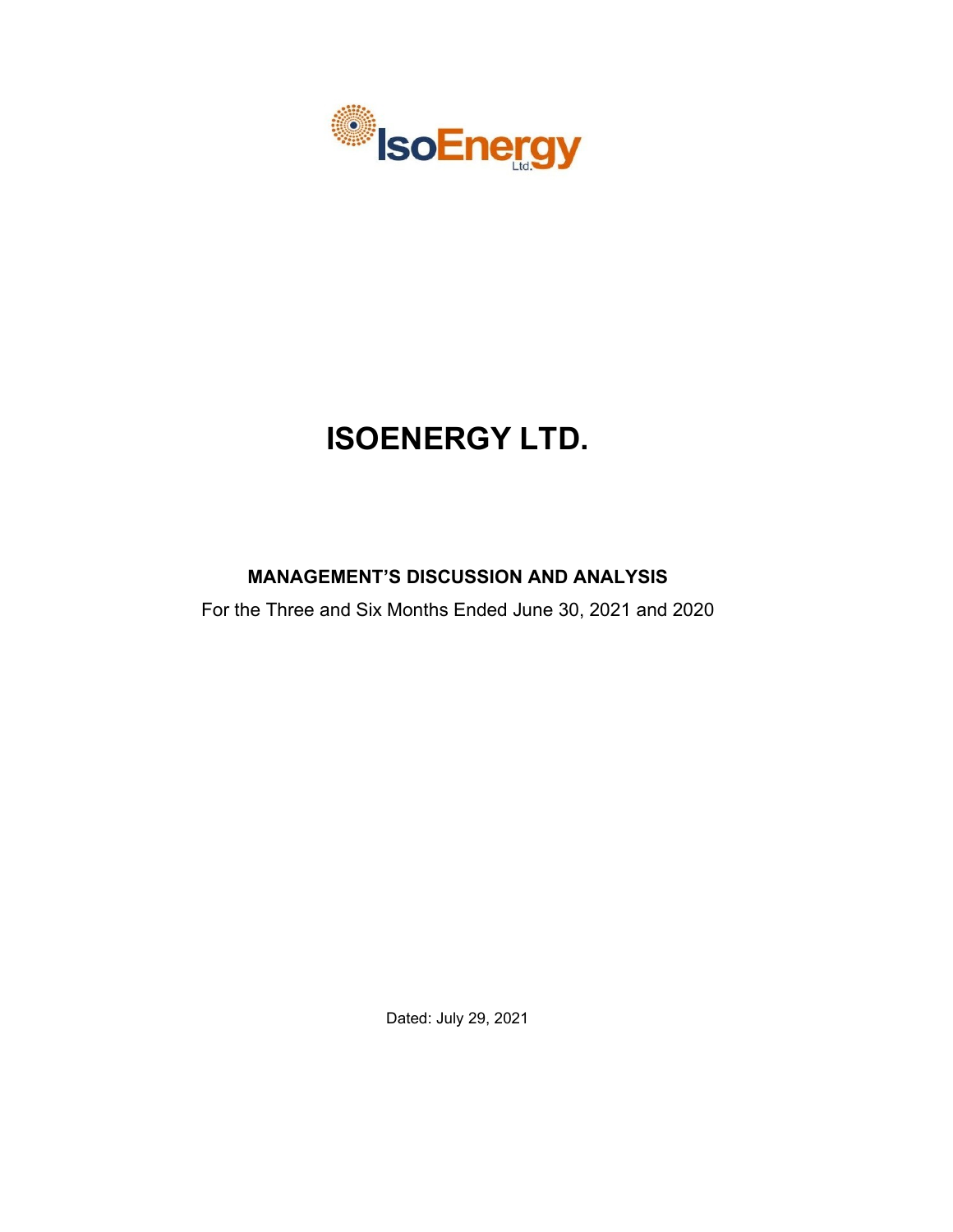## **GENERAL**

This management's discussion and analysis ("**MD&A**") is management's interpretation of the results and financial condition of IsoEnergy Ltd. ("**IsoEnergy**" or the "**Company**") for the three and six months ended June 30, 2021 and includes events up to the date of this MD&A. This discussion should be read in conjunction with the unaudited financial statements for the three and six months ended June 30, 2021 and 2020 and the notes thereto (together, the "**Interim Financial Statements**") and other corporate filings, including the annual financial statements for the years ended December 31, 2020 and 2019 (the "**Annual Financial Statements**"), all of which are available under the Company's profile on SEDAR at www.sedar.com. All dollar figures stated herein are expressed in Canadian dollars, unless otherwise specified. This MD&A contains forward-looking information. Please see "Note Regarding Forward-Looking Information" for a discussion of the risks, uncertainties and assumptions used to develop the Company's forward-looking information.

## **Technical Disclosure**

All scientific and technical information in this MD&A has been reviewed and approved by Mr. Andy Carmichael, P.Geo., IsoEnergy's Vice-President, Exploration. Mr. Carmichael is a qualified person for the purposes of National Instrument 43-101 *Standards of Disclosure for Mineral Projects ("***NI 43-101***")*. Mr. Carmichael has verified the sampling, analytical, and test data underlying the information or opinions contained herein by reviewing original data certificates or reviewing the data collection protocols.

For additional information regarding the Company's Radio, Thorburn Lake and Larocque East projects, including its quality assurance and quality control procedures, please see the technical reports entitled "Technical Report for the Radio Project, Northern Saskatchewan" dated effective August 19, 2016,"Technical Report for the Thorburn Lake Project, Northern Saskatchewan" dated effective September 26, 2016, and "Technical Report for the Larocque East Project, Northern Saskatchewan" dated effective May 15, 2019, in each case, on the Company's profile at [www.sedar.com.](http://www.sedar.com/)

The historical mineral resource estimate at the Mountain Lake project referred to below, was reported in the technical report entitled "Mountain Lake Property, Nunavut" and dated February 15, 2005. This resource is a historical estimate and a qualified person has not done sufficient work to classify the historical estimate as a current mineral resource estimate. As a result, the historical estimate is not being treated as a current mineral resource. However, the Company believes that the historical estimate is relevant and reliable, as it was prepared by a "qualified person" (as defined in NI 43-101) with significant experience with the project, using methods that were standard in the industry.

The historical estimate was prepared with the polygonal method using only intervals greater than 0.1%  $U_3O_8$  with a vertical thickness of at least 1.0 metre. Polygon sides were determined by drawing lines perpendicular to, and one half the distance to each adjacent drill hole. Estimated uranium was then obtained by multiplying the polygon areas by their thickness, a specific gravity of 2.5, and the grade of the drill hole interval. The mineral resource was classified as inferred.

In order to upgrade or verify the historical estimate as a current mineral resource estimate, the Company anticipates that it will need to incorporate the drilling data collected by Triex Minerals Corp. and Pitchstone Exploration Ltd. between 2006 and 2008. There are no more recent estimates available to the Company.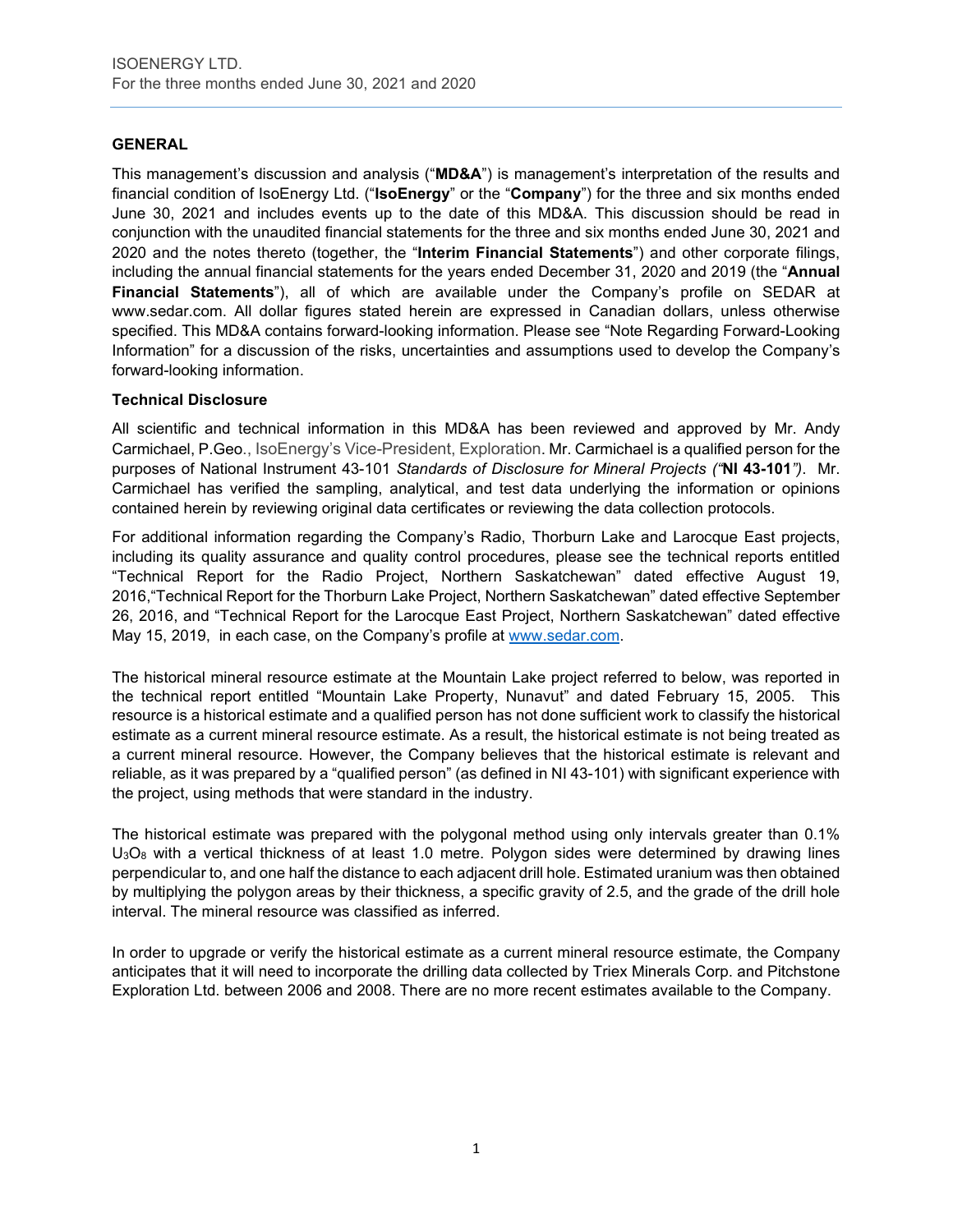## **BACKGROUND**

#### **Overview**

IsoEnergy was incorporated on February 2, 2016 under the *Business Corporations Act* (British Columbia) as a wholly-owned subsidiary of NexGen Energy Ltd. ("**NexGen**") to acquire certain exploration assets of NexGen. NexGen is a Canadian based uranium exploration company focused on the advancement of its Rook 1 Project in the Athabasca Basin, Saskatchewan. On October 19, 2016, IsoEnergy was listed on the Toronto Stock Exchange Venture ("**TSXV**"). NexGen's common shares are listed and posted for trading on the Toronto Stock Exchange, NYSE American LLC and the Australian Stock Exchange. As of the date hereof, NexGen holds 50.37% of the outstanding IsoEnergy common shares.

The principal business activity of IsoEnergy is the acquisition and exploration of uranium mineral properties, principally in the Athabasca Basin of Saskatchewan. IsoEnergy's uranium mineral properties are summarized in Table 1 below.

Table 1 – Summary of Uranium Mineral Properties

| Area         | Project                      | <b>Hectares</b> | <b>Date</b><br><b>Acquired</b> | <b>Acquisition Type</b>     | <b>Encumbrances</b>              |
|--------------|------------------------------|-----------------|--------------------------------|-----------------------------|----------------------------------|
| Saskatchewan | Radio                        | 805             | 2016                           | Spun-out from NexGen        | 2% NSR(1)                        |
|              | <b>Thorburn Lake</b>         | 2,802           | 2016                           | Spun-out from NexGen        | 1% NSR and 10% $Cl^{(2)}$        |
|              | 2Z                           | 354             | 2016                           | Spun-out from NexGen        | 2% NSR*                          |
|              | <b>Carlson Creek</b>         | 759             | 2016/20                        | Spun-out from NexGen/Staked | 1% NSR and 10% $Cl^{(3)}$        |
|              | Madison                      | 1,347           | 2016                           | Spun-out from NexGen        | 2% NSR*                          |
|              | North Thorburn               | 1,708           | 2016                           | Purchased                   | None                             |
|              | Geiger                       | 13,861          | 2017/18/20                     | Purchased                   | NPI applies to some claims $(3)$ |
|              | East Rim                     | 25,111          | 2017/20                        | Staked                      | None                             |
|              | Full Moon                    | 11,107          | 2017/20                        | Staked                      | None                             |
|              | Whitewater                   | 7,833           | 2018                           | Staked                      | None                             |
|              | Larocque East                | 16,780          | 2018-2021                      | Purchased/Staked            | (4)                              |
|              | <b>Whitewater East</b>       | 1,147           | 2018                           | Staked                      | None                             |
|              | Edge                         | 6,515           | 2019/20                        | Staked                      | None                             |
|              | <b>Collins Bay Extension</b> | 9,337           | 2019/20                        | Staked                      | None                             |
|              | Cable                        | 44,152          | 2020                           | Staked                      | None                             |
|              | Evergreen                    | 33,516          | 2020                           | Staked                      | None                             |
|              | Hawk                         | 5,961           | 2020                           | Staked                      | None                             |
|              | Eagle                        | 5,887           | 2020                           | Staked                      | None                             |
|              | Horizon                      | 15,748          | 2020                           | Staked                      | None                             |
|              | Larocque West                | 509             | 2020                           | Staked                      | None                             |
|              | Ranger                       | 15,619          | 2020                           | Staked                      | None                             |
|              | Spruce                       | 4,836           | 2020                           | Staked                      | None                             |
|              | Trident                      | 15,874          | 2020                           | Staked                      | None                             |
|              | Sparrow                      | 374             | 2020                           | Staked                      | None                             |
|              | subtotal                     | 241,942         |                                |                             |                                  |
| Nunavut      | <b>Mountain Lake</b>         | 5,625           | 2016                           | Staked                      | None                             |
|              |                              | 247,567         |                                |                             |                                  |

(1) 2% Net Smelter Royalty ("**NSR**") on minerals other than diamonds, plus a 2% Gross Overriding Royalty on diamond.

(2) 1% NSR plus a 10% Carried Interest ("**CI**"). The CI can be converted to an additional 1% NSR at the Holder's option.

(3) Sliding scale Net Profits Interest ("**NPI**") ranging between 0% and 20% applies to a 7.5% interest in certain claims.

 $(4)$  2% NSR on MC00013747 and MC00013560; can be reduced to 1% for \$1,000,000.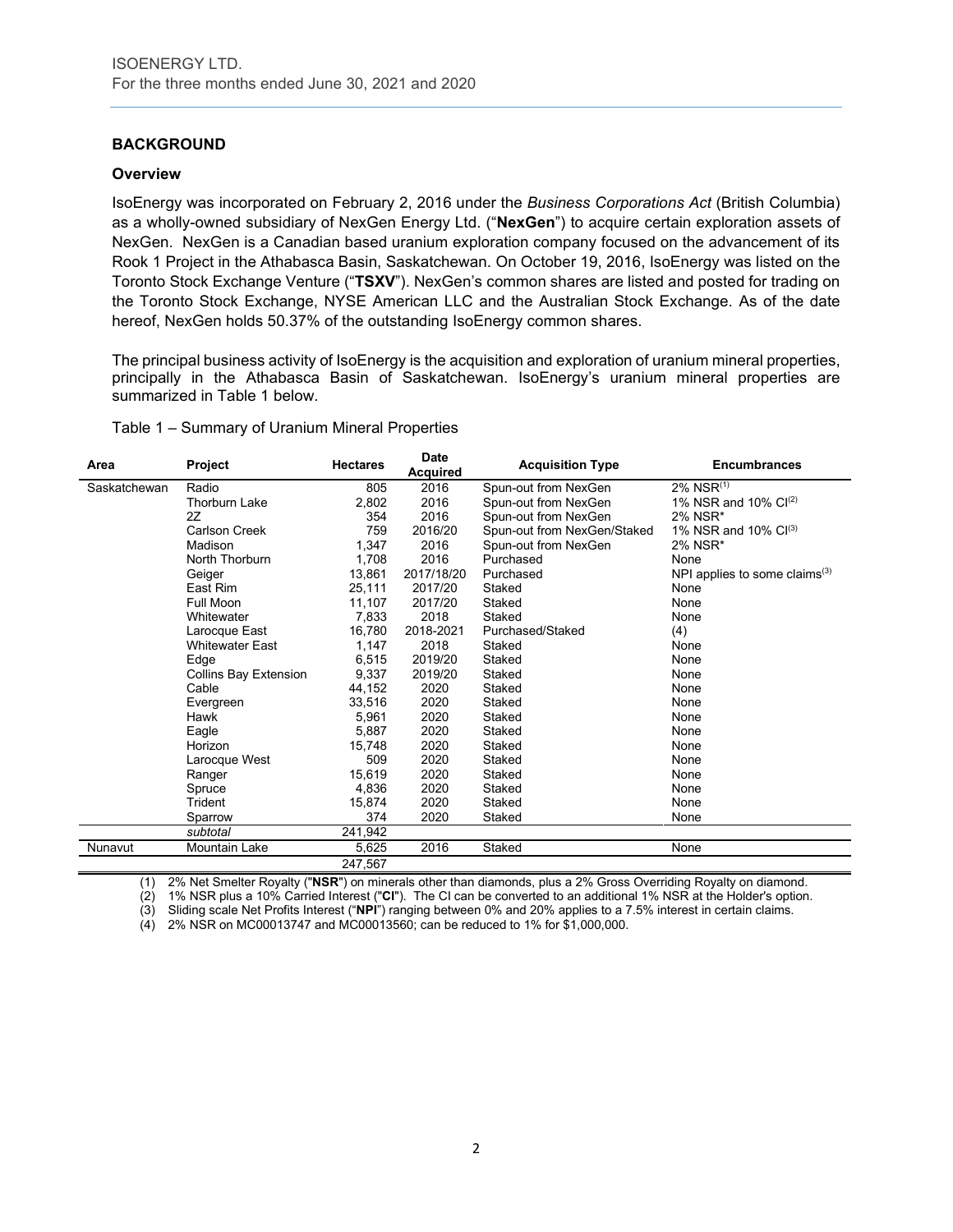Figure 1 shows the location of the Company's properties in Saskatchewan.



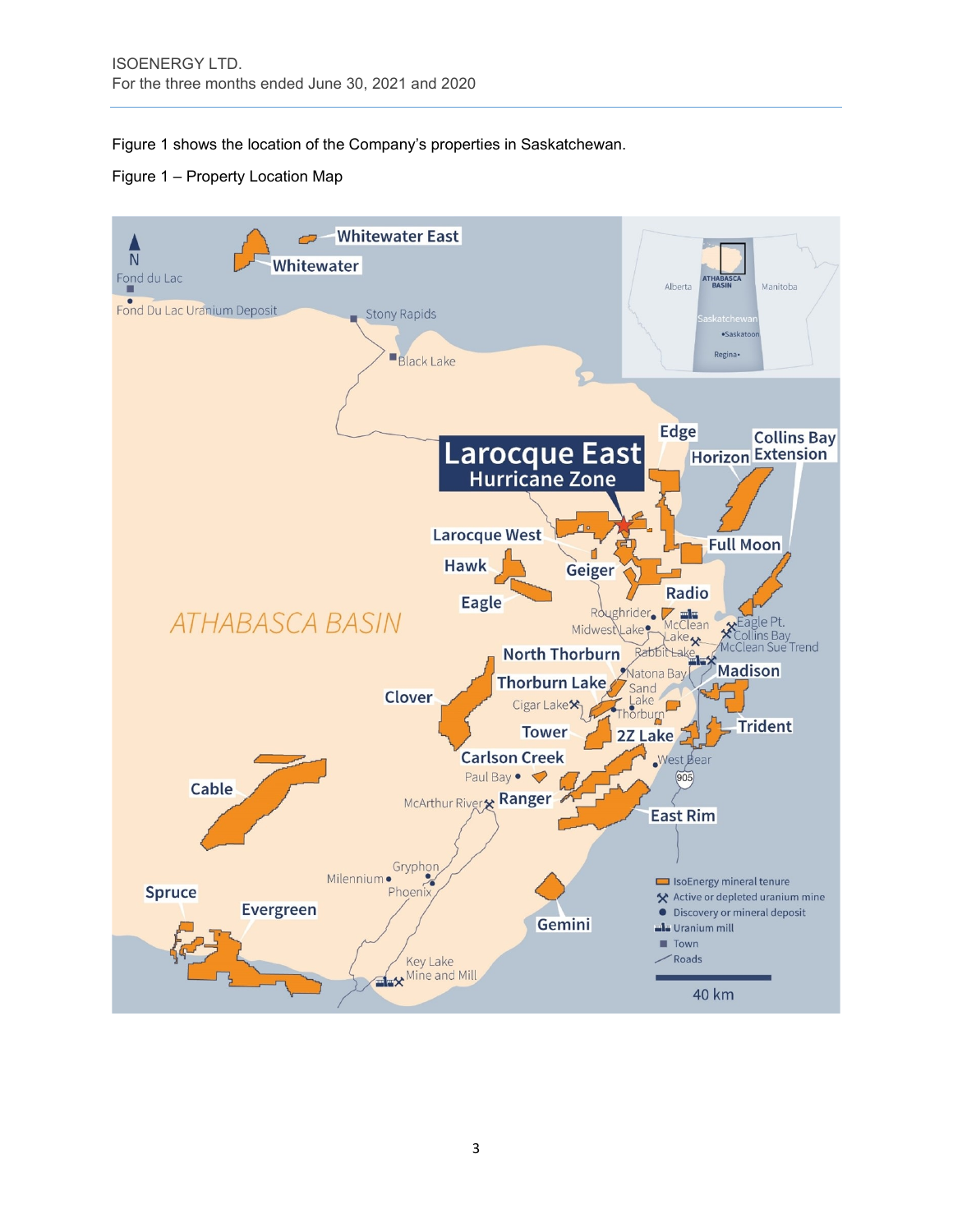## **OVERALL PERFORMANCE**

## **General**

The Company did not carry out a winter exploration program on the Larocque East property in the Athabasca Basin due to novel coronavirus ("**COVID-19**") concerns. See "Discussion of Operations" for future plans.

As an exploration stage company, IsoEnergy does not have revenues and is expected to generate operating losses. As at June 30, 2021, the Company had cash of \$14,044,616 an accumulated deficit of \$24,437,547 and working capital of \$17,122,824.

## **Industry and Economic Factors that May Affect the Business**

The business of mining for minerals involves a high degree of risk. IsoEnergy is an exploration company and is subject to risks and challenges similar to companies in a comparable stage and industry. These risks include, but are not limited to, the challenges of securing adequate capital, exploration, development and operational risks inherent in the mining industry; changes in government policies and regulations; the ability to obtain the necessary permitting; as well as global economic and uranium price volatility; all of which are uncertain.

The underlying value of the Company's exploration and evaluation assets is dependent upon the existence and economic recovery of mineral reserves and is subject to, but not limited to, the risks and challenges identified above. Changes in future conditions could require material write-downs of the carrying value of the Company's exploration and evaluation assets.

In particular, the Company does not generate revenue. As a result, IsoEnergy continues to be dependent on third party financing to continue exploration activities on the Company's properties. Accordingly, the Company's future performance will be most affected by its access to financing, whether debt, equity or other means. Access to such financing, in turn, is affected by general economic conditions, the price of uranium, exploration risks and the other factors described in the section entitled "Risk Factors" included below.

## **DISCUSSION OF OPERATIONS**

## **Corporate Activities in 2021**

#### *92 Energy Agreement*

On April 14, 2021 IsoEnergy closed a transaction based on a Heads of Agreement (the "Agreement") with 92 Energy Pty. Ltd. ("92 Energy") for 92 Energy to acquire a 100% interest in IsoEnergy's Clover, Gemini, and Tower uranium properties in Saskatchewan, Canada (the "Properties") in consideration for the issuance of common shares equivalent to 10,755,000 fully paid ordinary share or 16.25% of the issued capital of 92 Energy following the Initial Public Offering ("IPO"). The shares were issued at a price of A\$0.20 and are in escrow for 12 months following the completion of the IPO. Additional consideration to IsoEnergy includes milestone cash payments of A\$100,000 within 60 days of 92 Energy's IPO (which was received June 14, 2021), and an additional A\$100,000 within 6 months of that date. IsoEnergy will retain a 2% NSR on the Properties and will be entitled to nominate a member to 92 Energy's Board of Directors, provided IsoEnergy maintains a minimum ownership position of 5%. 92 Energy will be required to spend an aggregate of A\$1,000,000 on exploration expenditures on the Properties prior to May 1, 2022.

#### *Stock option and warrants*

In the six months ended June 30, 2021 the Company issued 4,291,284 common shares on the exercise of stock options and warrants for proceeds of \$2,797,248.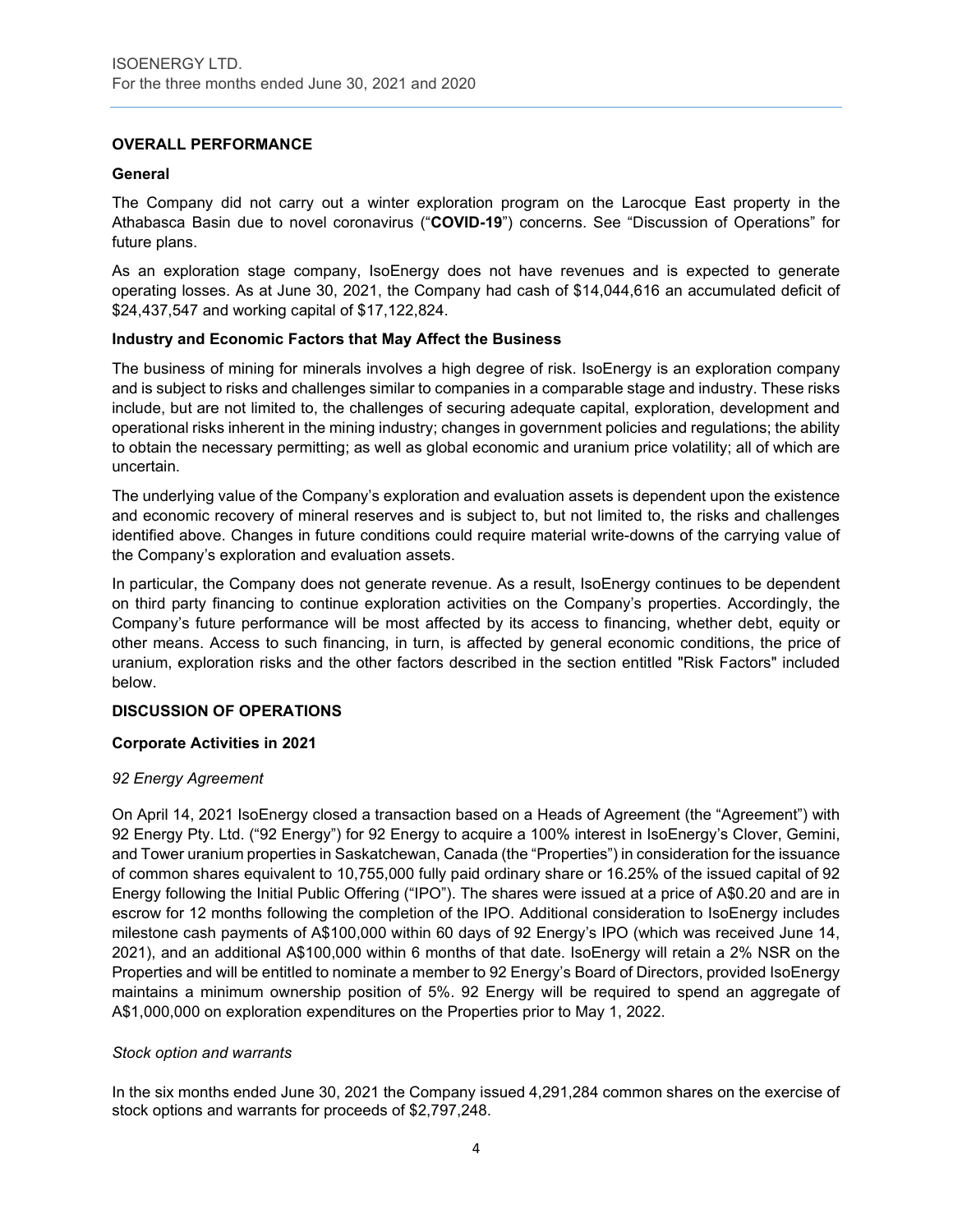## **Corporate Activities in 2020**

In the year ended December 31, 2020 the Company was focused primarily on exploration activities at the Hurricane Zone on the Larocque East property in the Eastern Athabasca as discussed below. Additionally, several property extensions and 13 new properties were staked in the Eastern Athabasca. The new exploration properties are Cable, Clover, Eagle, Evergreen, Gemini, Hawk, Horizon, Larocque West, Ranger, Sparrow, Spruce, Tower and Trident. During the year, 216,038 hectares of mineral tenure in the Eastern Athabasca was added to the Company's exploration property portfolio through staking.

## *Mountain Lake Option Agreement*

On August 7, 2020, IsoEnergy entered into an agreement with Consolidated Uranium Inc. (formerly International Consolidated Uranium Inc., which was formerly NxGold Limited, a company with common directors at the time the Option Agreement was entered into) to grant CUI the option to acquire a 100% interest in IsoEnergy's Mountain Lake uranium property in Nunavut, Canada ("**Option Agreement**"). This Option Agreement was approved by CUI shareholders and is expected to close in the third quarter of 2021 and hence the terms of the Option Agreement are not reflected in the Interim Financial Statements other than the \$20,000 deposit paid prior to December 31, 2020.

The Mountain Lake property consists of 5,625 hectares and was staked by IsoEnergy in 2016. The property contains an historical inferred mineral resource estimate of 8.2 million pounds  $U_3O_8$  with an average grade of 0.23%  $U<sub>3</sub>O<sub>8</sub>$  contained in 1.6 million tonnes of mineralization. Uranium mineralization is hosted within sandstone and dips shallowly from the top of the bedrock down to approximately 180 metres below surface.

Under the terms of the Option Agreement, CUI has the option to acquire a 100% interest in the Mountain Lake uranium property for consideration comprised of 900,000 CUI common shares and \$20,000 cash (paid). The option is exercisable at CUI's election on or before the second anniversary of receipt of TSXV and CUI shareholder approval, for additional consideration of \$1,000,000, payable in cash or shares of CUI. If CUI elects to acquire the Mountain Lake property, IsoEnergy will be entitled to receive the following contingency payments in cash or shares of CUI:

- If the uranium spot price reaches USD\$50, IsoEnergy will receive an additional \$410,000
- If the uranium spot price reaches USD\$75, IsoEnergy will receive an additional \$615,000
- If the uranium spot price reaches USD\$100, IsoEnergy will receive an additional \$820,000

The spot price contingent payments will expire 10 years following the date the option is exercised.

#### *Financings*

#### Private Placement

On August 10, 2020, the Company completed a non-brokered private placement for gross proceeds of \$4 million (the "**Private Placement**"). Pursuant to the terms of the Private Placement, the Company issued 5,882,352 common shares at a price of \$0.68 per share (the "**Private Placement Price**"), of which NexGen subscribed for 4,411,764 common shares.

#### Convertible debt

On August 18, 2020, IsoEnergy entered into an agreement with Queen's Road Capital Investment Ltd. (the "**Debentureholder**") for a US\$6 million private placement of unsecured convertible debentures (the "**Debentures**"). The Debentures will be convertible at the holder's option at a conversion price of \$0.88 (the "**Conversion Price**") into a maximum of 9,206,311 common shares (the "**Maximum Conversion Shares**") of the Company.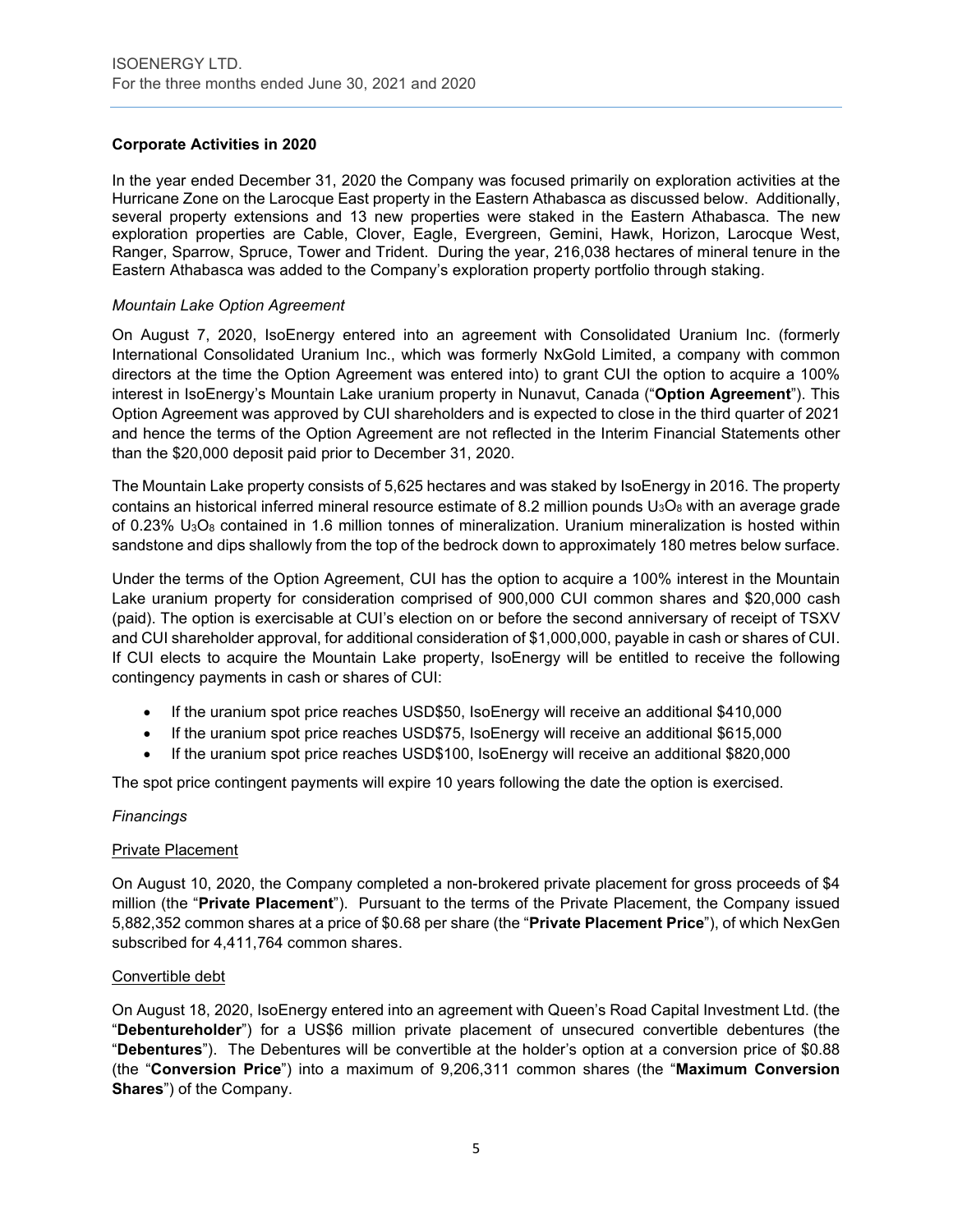On conversion of any portion of the principal amount of the Debentures, if the number of common shares to be issued on such conversion, taking into account all common shares issued in respect of all prior conversions would result in the common shares to be issued exceeding the Maximum Conversion Shares, on such conversion the Debentureholder shall be entitled to receive a payment (the "**Exchange Rate Fee**") equal to the number of common shares that are not issued as a result of exceeding the Maximum Conversion Shares, multiplied by the 20-day volume-weighted average trading price ("**VWAP**"). IsoEnergy can elect to pay the Exchange Rate Fee in cash or, subject to the TSXV approval, in common shares of the Company.

## *Terms of the Debentures*

The Debentures carry an 8.5% coupon (the "**Interest**") over a 5-year term and are convertible at the holder's option into common shares of the Company at a conversion price of \$0.88, which Conversion Price is equal to a 30% premium to the Private Placement Price.

The Company will be entitled, on or after the third anniversary of the date of issuance of the Debentures, at any time the 20-day VWAP of the Company's shares listed on the TSXV exceeds 130% of the Conversion Price, to redeem the Debentures at par plus accrued and unpaid Interest.

The Interest is payable semi-annually with 6% payable in cash and 2.5% payable in common shares of the Company, subject to TSXV approval, at a price equal to the 20-day VWAP of the Company's common shares on the TSXV on the twenty days prior to the date such Interest is due.

The Interest can be reduced to 7.5% per annum on the public dissemination by the Company of an economically positive preliminary economic assessment study, at which point the cash component of the Interest will be reduced to 5% per annum.

Upon completion of a change of control (which includes in the case of the holders' right to redeem the Debentures, a change in the Chief Executive Officer of the Company), the holders of the Debentures or the Company may require the Company to purchase or the holders to redeem, as the case may be, any outstanding Debentures in cash at: (i) on or prior to August 18, 2023, 130% of the principal amount; and (ii) at any time thereafter, 115% of the principal amount, in each case plus accrued but unpaid interest, if any. In addition, upon the public announcement of a change of control that is supported by the Board, the Company may require the holders of the Debentures to convert the Debentures into common shares at the Conversion Price provided the consideration payable upon the change of control exceeds the Conversion Price and is payable in cash.

A "change of control" of the Company is defined as consisting of: (i) the acquisition, directly or indirectly, by a person or group of persons acting jointly or in concert of voting control or direction over 50% or more of the outstanding common shares, (ii) the amalgamation, consolidation or merger of the Company with or into another entity as a result of which the holders of common shares immediately prior to such transaction, directly or indirectly, hold less than 50% of voting control or direction over the entity carrying on the business of the Company following such transaction, (iii) the sale, assignment, transfer or other disposition of all or substantially all of the property or assets of the Company to another entity in which the holders of common shares immediately prior to such transaction, directly or indirectly, hold less than 50% of voting control or direction following such transaction, (iv) the removal by resolution of the shareholders of the Company, of a majority of the then incumbent directors of the Company, which removal has not been recommended in the Company's management information circular, or the failure to elect to the Company's board of directors a majority of the directors proposed for election by management in the Company's management information circular; or (v) the acquisition by any transaction, directly or indirectly, by a person or group of persons acting jointly or in concert of voting control or direction over more of the common shares than are then held by NexGen.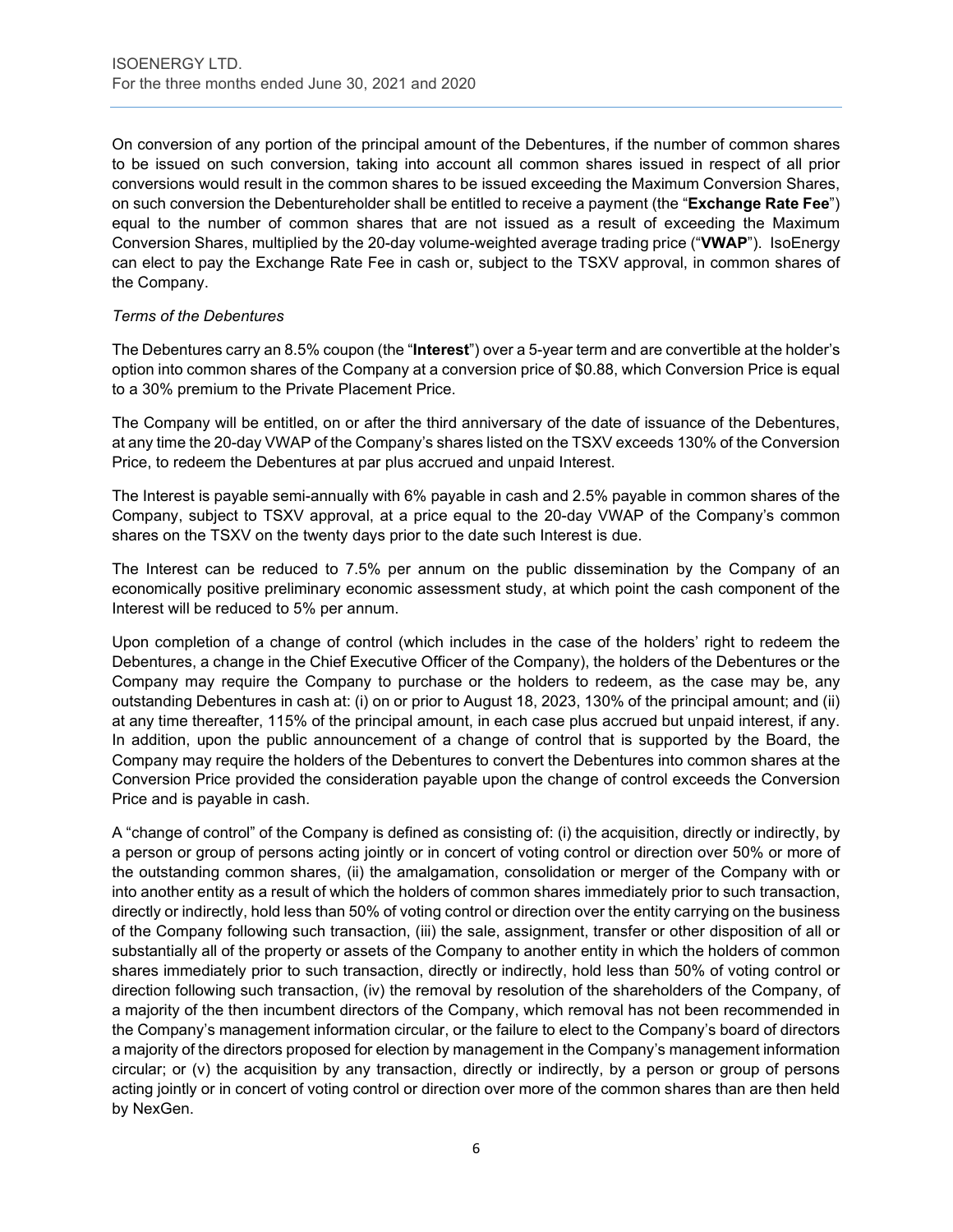## Flow-through shares

On December 22, 2020, the Company issued 2,702,703 flow-through shares (the "**2020 FT Shares**") at a price of \$1.48 per 2020 FT Share for aggregate gross proceeds of \$4,000,000.

#### **Exploration and Evaluation Spending**

During the six months ended June 30, 2021 the Company incurred \$1,225,863 of exploration spending primarily on Larocque East, as set out below. The Company elected not to carry out a winter drilling program due to concerns over COVID 19. See "Outlook" below for future drilling plans.

|                                   | <b>Total</b> |
|-----------------------------------|--------------|
| <b>Drilling</b>                   | \$171,563    |
| <b>Geological and geophysical</b> | 114,536      |
| <b>Labour and wages</b>           | 312,888      |
| Geochemistry and assays           | 28,742       |
| Camp costs                        | 4,666        |
| <b>Travel and other</b>           | 62,937       |
| <b>Cash expenditures</b>          | 695,332      |
| <b>Share-based compensation</b>   | 522,959      |
| <b>Depreciation</b>               | 7,572        |
| <b>Total expenditures</b>         | 1,225,863    |

#### **Geiger**

#### *Spring 2021 – Historical Drill Core Review*

A program of historical drill core relogging and resampling was completed in mid-June to verify historical drilling logs and procure modern, multielement geochemical data to assist in the prioritization of areas within the project for follow-up drilling in the second half of 2021.

#### *Summer 2021 – Diamond Drilling*

A program of core drilling was begun at the Geiger project in late July and is expected to continue to mid-August 2021. Twelve drill holes totaling 4,200 metres will be completed to follow up on anomalous results intersected by historical drill holes including anomalous geochemistry, strong sandstone alteration hosting elevated radioactivity, and graphitic basement rocks with significant structures. As historical drill holes are widely spaced (generally >1km) and most failed to intersect the electromagnetic conductors being targeted the area is considered underexplored. The depth to the unconformity in the target area is shallow, ranging between 140 metres and 220 metres.

#### Larocque East

## *Spring 2021 – Geophysics*

A program of DC-Resistivity ground geophysical surveying was completed at Larocque East from June 16<sup>th</sup> to July 13th. Originally intended for the late winter to early spring breakup period, the survey was postponed due to COVID-19 concerns. The 54 line-kilometre survey comprises 19 survey lines spaced 200 metres apart covering the eastern half of the Larocque Lake conductor system on the Larocque East project. A similar DC-Resistivity survey completed at Larocque East in 2019 successfully tracked the Larocque Lake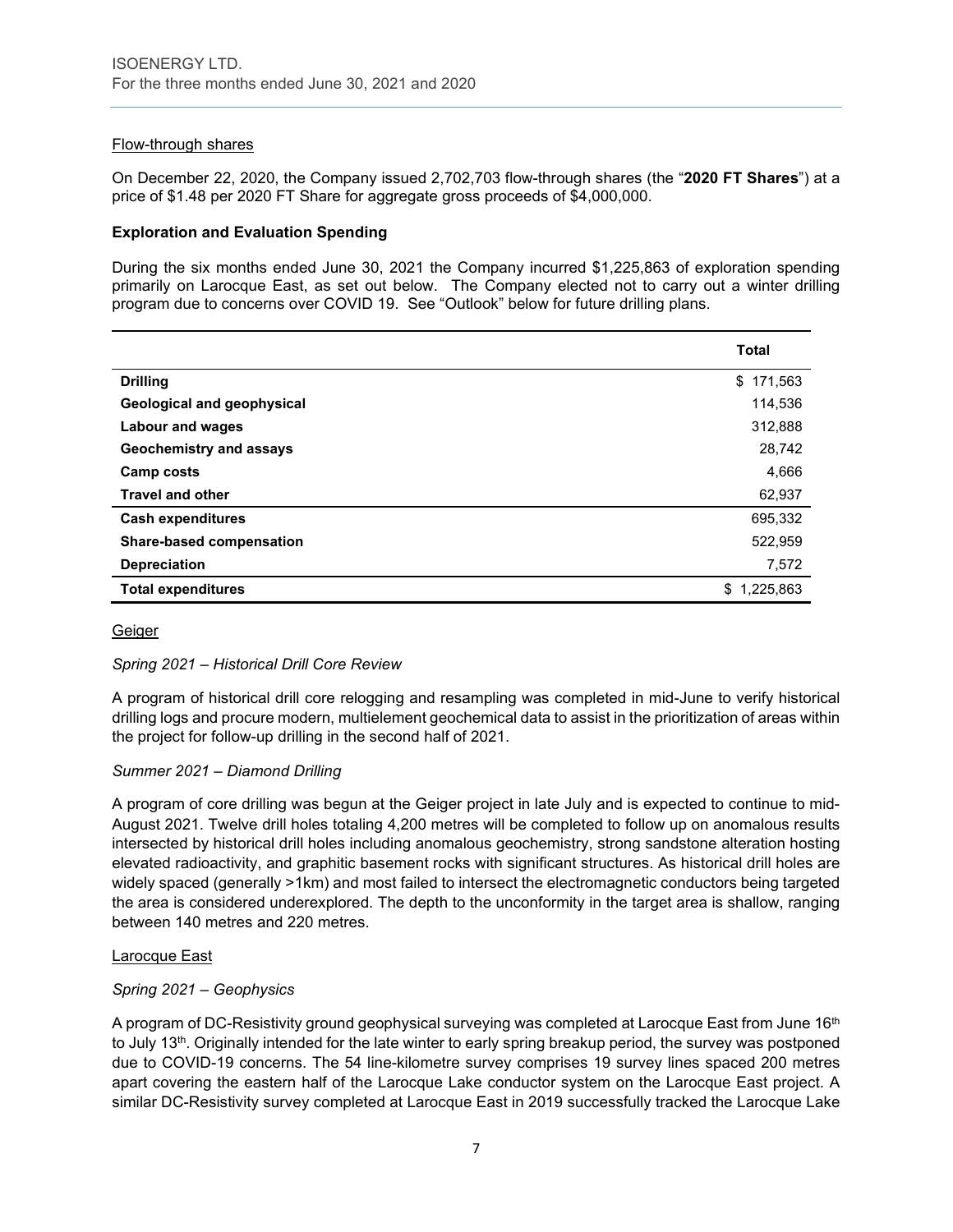conductor system from the Hurricane zone eastward to the western end of the 2021 survey area and mapped numerous zones of relatively lower sandstone resistivity which may be indicative of enhanced sandstone alteration. Interpretation of the 2021 survey results is in the preliminary stages and it is expected this work will be used to guide exploration drilling in 2022

## *Spring 2021 – Land Acquisition*

In June 2021 IsoEnergy expanded the Larocque East project by purchasing two mineral claims totaling 902 hectares from Eagle Plains Resources Ltd. (EPL). Mineral claim MC00013560 is located 540 metres southeast of the southeastern corner of Larocque East and covers a section of the Anvil Lake trend, a north-northwest trending package of basement rocks which includes graphitic pelitic gneisses. Mineral claim MC00013747 is located within the far western portion of Larocque East and covers a 7.5-kilometrelong section of the Bell Lake trend, an east-west oriented package of basement rocks which includes graphitic pelitic gneisses. Both trends host weak uranium mineralization intersected by historical drill holes. IsoEnergy paid EPL \$25,000 in cash in exchange for a 100% interest in the two mineral claims. Compensation also includes a 2% Net Smelter Returns ("NSR") royalty on the two claims payable to EPL, of which 1% may be bought back by IsoEnergy for \$1.0 million.

## *Winter 2021 – Drilling*

Drilling at Larocque East planned for the winter of 2021 was not completed due to concerns about COVID-19. The planned 10,000 metre, 24 drill hole program was designed to expand the footprint of the Hurricane zone, to further test the high-grade core of the Hurricane zone, and to explore the Larocque East project well to the east of the Hurricane zone.

During the year ended December 31, 2020, IsoEnergy completed a winter (January to March) drill program and a summer (August to October) drill program at the Hurricane Zone on the Larocque East property, drilling 19,900 metres in 48 drill holes and incurred the following exploration and evaluation expenditures:

|                                   | <b>Larocque East</b> | Other<br>properties | <b>Total</b> |
|-----------------------------------|----------------------|---------------------|--------------|
| <b>Drilling</b>                   | \$2,787,007          | \$13,357            | \$2,800,364  |
| <b>Geological and geophysical</b> |                      | 30,500              | 30,500       |
| Labour and wages                  | 1,114,729            | 25,886              | 1,140,615    |
| Geochemistry and assays           | 317,508              |                     | 317,508      |
| <b>Environmental</b>              | 133,949              | 3,134               | 137,083      |
| <b>Engineering</b>                | 224,620              |                     | 224,620      |
| Camp costs                        | 594,539              |                     | 594,539      |
| <b>Travel and other</b>           | 128,625              | 4,136               | 132,761      |
| <b>Cash expenditures</b>          | 5,300,977            | 77,013              | 5,377,990    |
| <b>Share-based compensation</b>   | 234.956              |                     | 234,956      |
| <b>Depreciation</b>               | 9,599                |                     | 9,599        |
| <b>Total expenditures</b>         | \$5,545,532          | \$77,013            | \$5,622,545  |

A description of exploration activities during the year ended December 31, 2020 by property is set forth below.

*Summer 2020 – Drilling*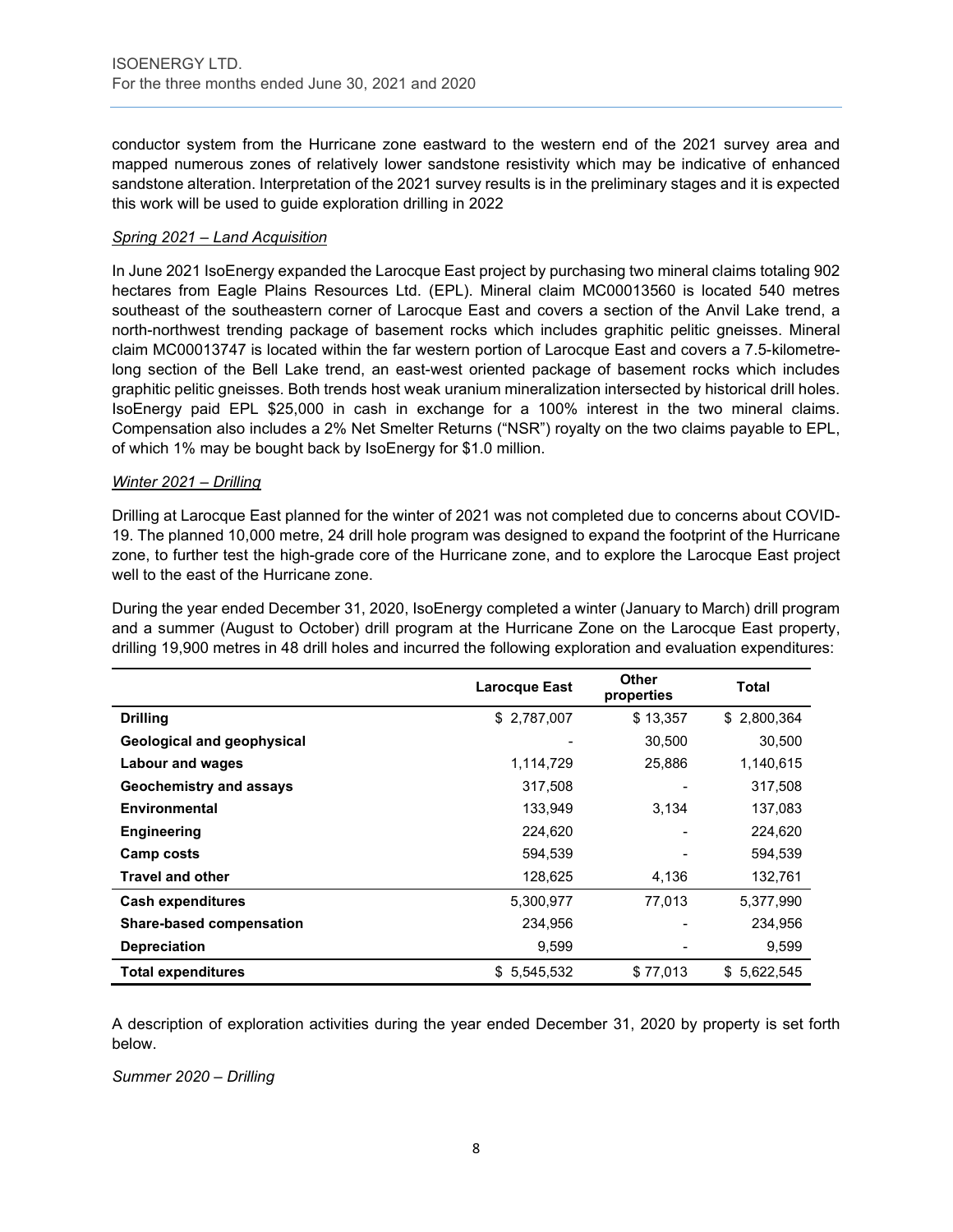A 20-hole drill program was started in August and after being expanded to 24 drill holes due to strong results, was completed by October 23, 2020. The objective was to extend mineralization to the south on the western, strongly mineralized portion of the zone, plus evaluate the eastern side of the zone for additional uranium mineralization. Results of the program are encouraging, with several strong intersections on the western side that significantly extend the mineralized footprint to the south. Examples include drill holes LE20-57 (10.0 metres @ 11.7% U<sub>3</sub>O<sub>8</sub>), LE20-62 (4.5 metres @ 6.2% U<sub>3</sub>O<sub>8</sub>), LE20-64 (5.0 metres @ 48.8% U3O8), LE20-68 (11.0 metres @ 6.9% U3O8), LE20-72 (6.0 metres @ 6.2% U3O8), and LE20-76 (7.5 metres  $@38.8\%$  U<sub>3</sub>O<sub>8</sub>). At the end of the summer drilling program the zone now measures at least 575 metres long, up to 75 metres across, and up to 11 metres thick. Several sections on the western end of the Hurricane zone remain open for expansion.

During the summer 2020 exploration drilling program the Company also collected downhole geotechnical and hydrogeological engineering data. This information will improve the understanding of the mineralized zone properties and support potential future extraction studies. In addition, environmental data collection was initiated on specific areas of the ecosystem (i.e. aquatic, atmospheric) where multi-year and multiseason data would be required to support potential future environmental studies.

## *Winter 2020 – Drilling*

An originally planned 20-hole drilling program at the Larocque East property was expanded to 24 drill holes due to encouraging results at the Hurricane Zone. Utilizing two drills, the Company evaluated the potential to expand mineralization along-strike to the western property boundary with one rig and also evaluated the potential for additional mineralization well to the east of the current Hurricane zone footprint. Drilling toward the western property boundary was particularly successful, with thick and high-grade uranium mineralization intersected in several drill holes. Examples include drill holes LE20-34 (8.5 metres @ 33.9% U3O8), LE20-32A (8.5 metres @ 19.6% U3O8), LE20-40 (4.0 metres @ 20.5% U3O8), LE20-51 (7.5 metres  $@. 14.5\%$  U<sub>3</sub>O<sub>8</sub>), LE20-52 (7.5 metres  $@. 22.7\%$  U<sub>3</sub>O<sub>8</sub>) and LE20-53 (10.5 metres  $@. 11.7\%$  U<sub>3</sub>O<sub>8</sub>). The zone now measures at least 575 metres long, 40 metres across, and up to 11 metres thick. Most sections, including all of those on the higher-grade western end of the Hurricane zone footprint, are open for expansion.

## *Previous work*

The Company completed a total of 29 drill holes in two drilling campaigns at the Hurricane Zone in 2019 one in the winter (January to March) and one in the summer (June to August). This work followed up on the single hole (the discovery hole) drilled in the summer of 2018. Both of the 2019 programs were successful in expanding the Hurricane zone. By the end of the summer, the zone had grown to 500 metres long, 40 metres wide and up to 10 metres thick.

## **Outlook**

The Company intends to actively explore all of its projects as and when resources permit. The nature and extent of further exploration on any of the Company's properties however will depend on the results of completed exploration activities, an assessment of its recently acquired properties and the Company's financial resources.

As of the date hereof, the Company's exploration priorities are the Larocque East, Geiger, Thorburn Lake, Radio, and Collins Bay Extension properties.

A program of core drilling at the Hurricane Zone on the Larocque East property was planned for the winter 2021 drilling season, however, due to concerns over COVID-19, the Company has decided to postpone the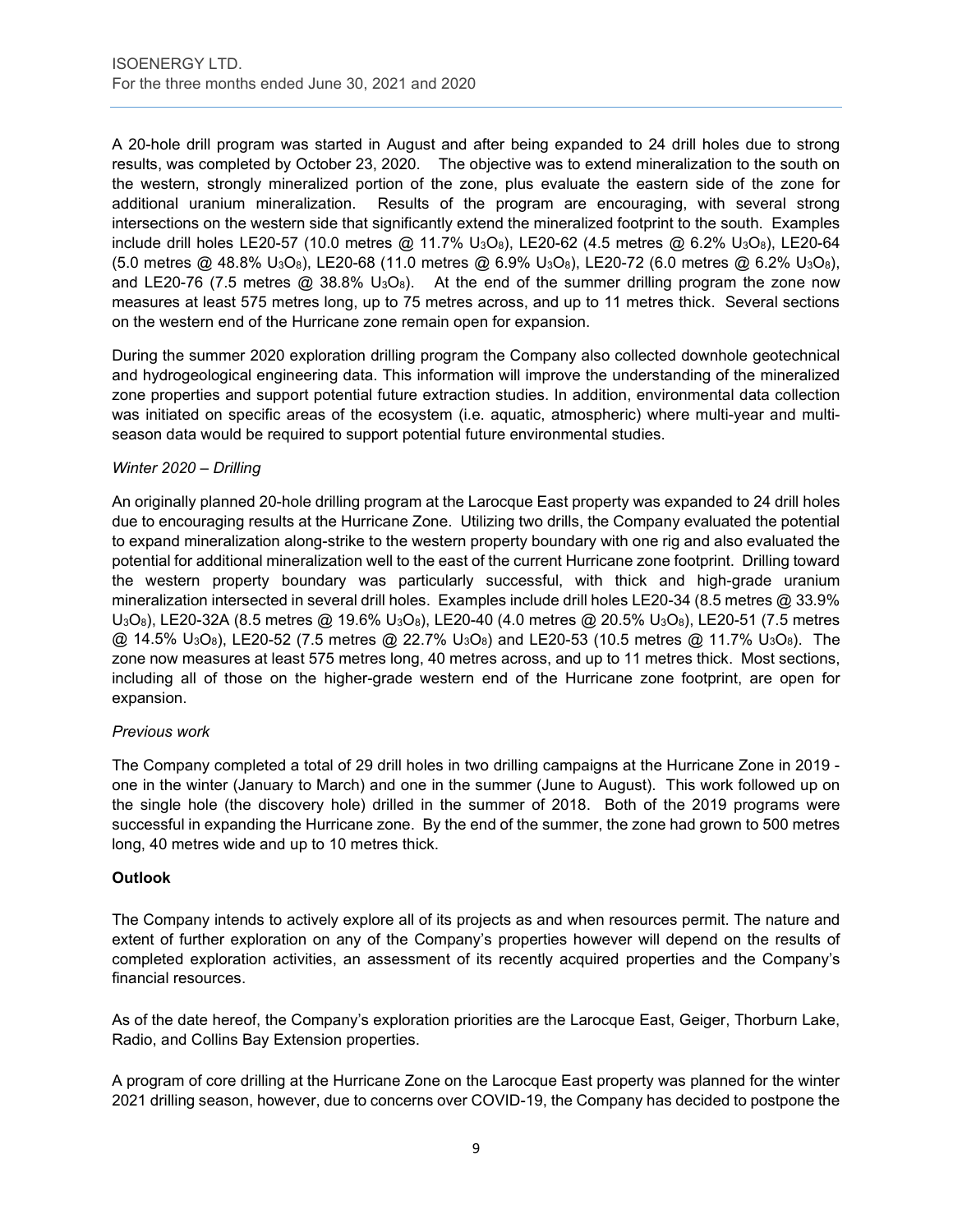program at this time. The program was focused on expansion of the higher-grade mineralization at the western end of the Hurricane zone. The Company plans to conduct a program of core drilling at Larocque East comprising 30 drill holes totaling 12,000 metres. The planned drilling program will have three objectives: Exploration outside of the Hurricane zone area (14 drill holes); expansion of the Hurricane zone (12 drill holes), and testing within the high-grade core of the Hurricane zone (four drill holes). The work is anticipated to be completed in August through October 2021.

An airborne Versatile Time-Domain Electromagnetic (VTEM-Plus) and spectrometer survey is planned at the Collins Bay Extension project in September. The 567 line-kilometre survey will cover the southwestern portion of the Collins Bay Extension and is intended to map extensions of the Tent-Seal and Collins Bay conductive trends associated with mineralization at the Eagle Point, Rabbit Lake, and Collins Bay deposits.

Several other exploration activities are planned in the future but are not currently scheduled. Future work on the Thorburn Lake property will include follow-up drilling in the area of TBN17-23 and 27, drill evaluations of other geophysical anomalies generated in 2016 and geophysical anomalies generated by the survey recently completed in 2017. At Radio, additional drilling is required to continue to evaluate high priority geophysical targets on the property.

## **SELECTED FINANCIAL INFORMATION**

Management is responsible for the Interim Financial Statements referred to in this MD&A. The Audit Committee of the Company's Board of Directors has been delegated the responsibility to review the Interim Financial Statements and MD&A and make recommendations to the Company's Board. It is the Board which has final approval of the Interim Financial Statements and MD&A.

The Interim Financial Statements have been prepared in accordance with International Financial Reporting Standards ("**IFRS**") as issued by the International Accounting Standards Board ("**IASB**") and the International Financial Reporting Interpretations Committee ("**IFRIC**"). Based on the nature of the Company's activities, both presentation and functional currency is Canadian dollars.

The Company's Interim Financial Statements have been prepared in accordance with IAS 34, Interim Financial Reporting and should be read in conjunction with IsoEnergy's Annual Financial Statements, which have been prepared using IFRS applicable to a going concern, which assumes that the Company will be able to realize its assets and discharge its liabilities in the normal course of business for the foreseeable future. The ability of the Company to continue as a going concern is dependent on its ability to obtain financing and achieve future profitable operations.

## **Results of Operations**

During the six months ended June 30, 2021, the Company capitalized \$1,225,863 of exploration and evaluation costs to exploration and evaluation assets. The costs of these activities are capitalized to exploration and evaluation assets and are described in the Discussion of Operations section above.

The following financial data is derived from the Interim Financial Statements and should be read in conjunction with IsoEnergy's Interim Financial Statements.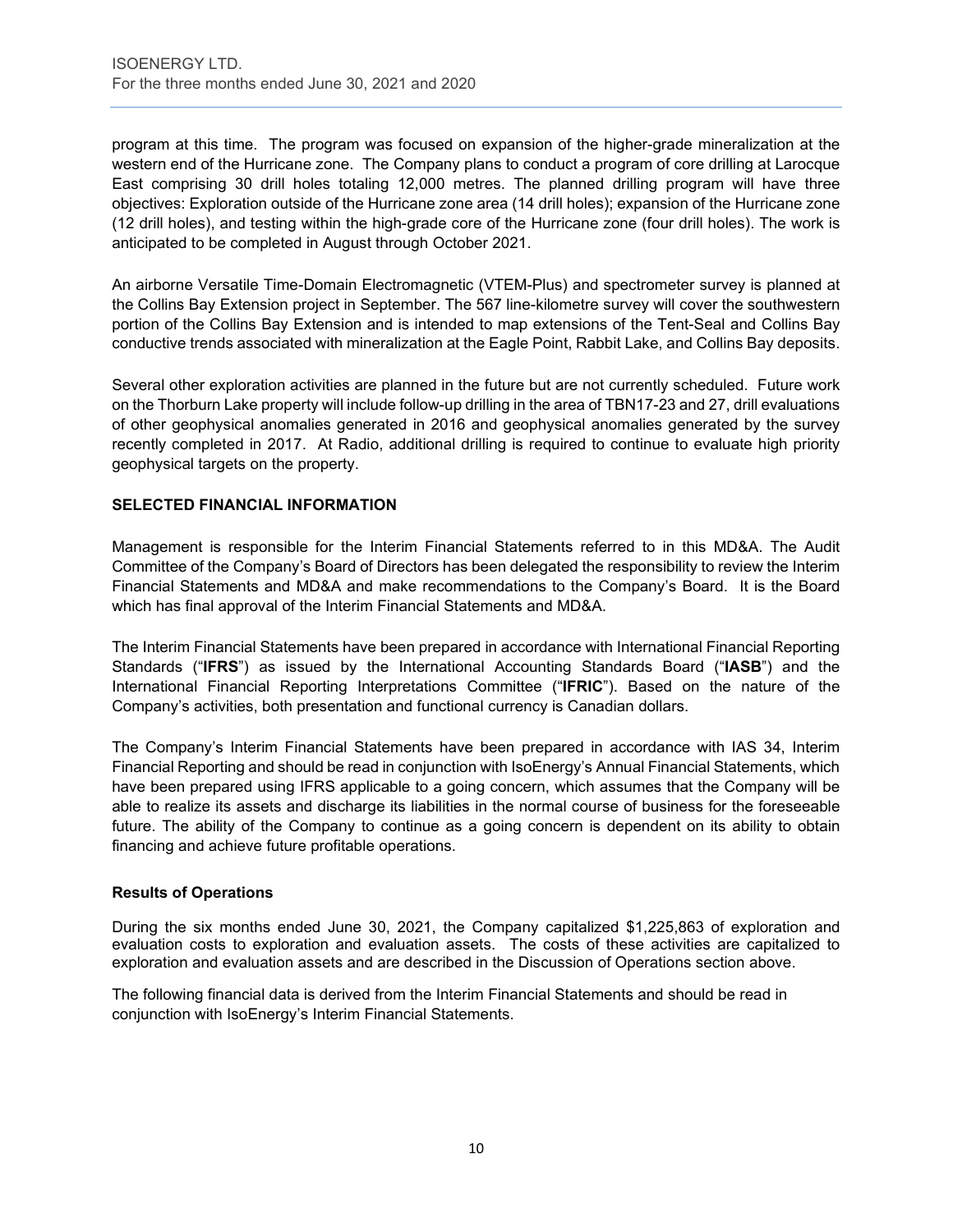|                                                        | For the three months ended June 30 |                  | For the six months ended June 30 |                   |
|--------------------------------------------------------|------------------------------------|------------------|----------------------------------|-------------------|
|                                                        | 2021                               | 2020             | 2021                             | 2020              |
| <b>General and administrative costs</b>                |                                    |                  |                                  |                   |
| Share-based compensation                               | \$<br>760,109                      | \$<br>56,770     | \$<br>1,015,445                  | \$<br>199,256     |
| Administrative salaries, contract and<br>director fees | 295,389                            | 148,740          | 1,460,402                        | 325,255           |
| Investor relations                                     | 57,688                             | 231,079          | 153,808                          | 380,539           |
| Office and administrative                              | 21,433                             | 36,564           | 60,879                           | 74,775            |
| Professional fees                                      | 42,733                             | 63,338           | 79,350                           | 122,511           |
| Travel                                                 |                                    |                  |                                  | 40,446            |
| Public company costs                                   | 26,745                             | 19,819           | 79,963                           | 61,054            |
| Depreciation expense                                   | 14,699                             | 15,528           | 29,398                           | 31,056            |
| <b>Total general and administrative</b>                |                                    |                  |                                  |                   |
| costs                                                  | (1, 218, 796)                      | (571, 838)       | (2,879,245)                      | (1,234,892)       |
| Interest income                                        | 19,144                             | 3,535            | 39,255                           | 26,084            |
| Interest on lease liability                            | (2,615)                            | (2,616)          | (5, 230)                         | (5,231)           |
| Interest on convertible debentures                     | (156, 749)                         |                  | (318, 215)                       |                   |
| Fair value loss on convertible<br>debentures           | (2,109,169)                        |                  | (4,707,283)                      |                   |
| Gain on sale of assets                                 | 2,236,489                          |                  | 2,236,489                        |                   |
| Foreign exchange loss                                  | (34, 969)                          |                  | (60, 330)                        |                   |
| Rental income                                          | 9,087                              | 9,087            | 18,174                           | 16,663            |
| Loss from operations                                   | (1, 257, 578)                      | (561, 832)       | (5,676,385)                      | (1, 197, 376)     |
| Deferred income tax recovery<br>(expense)              | (513, 967)                         | 89,657           | (194, 902)                       | (209, 562)        |
| Loss                                                   | \$<br>(1,771,545)                  | \$<br>(472, 175) | \$<br>(5,871,287)                | \$<br>(1,406,938) |

During the three and six months ended June 30, 2021, the Company recorded a loss of \$1,771,545, and \$5,871,287, respectively, compared to a loss of \$472,175 and \$1,406,938 in the three and six months ended June 30, 2020, respectively. The increased loss was predominantly the result of the fair value loss on the Debentures that were issued in August 2020.

## **General and administrative costs**

Share-based compensation charged to the statement of loss and comprehensive loss was \$760,109 and \$1,015,445 in the three and six months ended June 30, 2021, respectively compared to \$56,770 and \$199,256 in the three and six months ended June 30, 2020, respectively. The share-based compensation expense is a non-cash charge calculated using the graded vesting method of the Black-Scholes values. Stock options granted to directors, consultants and employees vest over two years with the corresponding share-based compensation expense being recognized over this period. Variances in share-based compensation expense are expected from period to period depending on many factors, including whether options are granted in a period and whether options have fully vested or have been cancelled in a period. In the three and six months ended June 30, 2021 there were 1,600,000 and 1,850,000 options granted, respectively compared to 1,735,000 options granted in the three and six months ended June 30, 2020. The charge to earnings was higher in the three and six months ended June 30, 2021 due to higher strike price on the options issued and accelerated vesting of certain options in the three and six months ended June 30, 2021.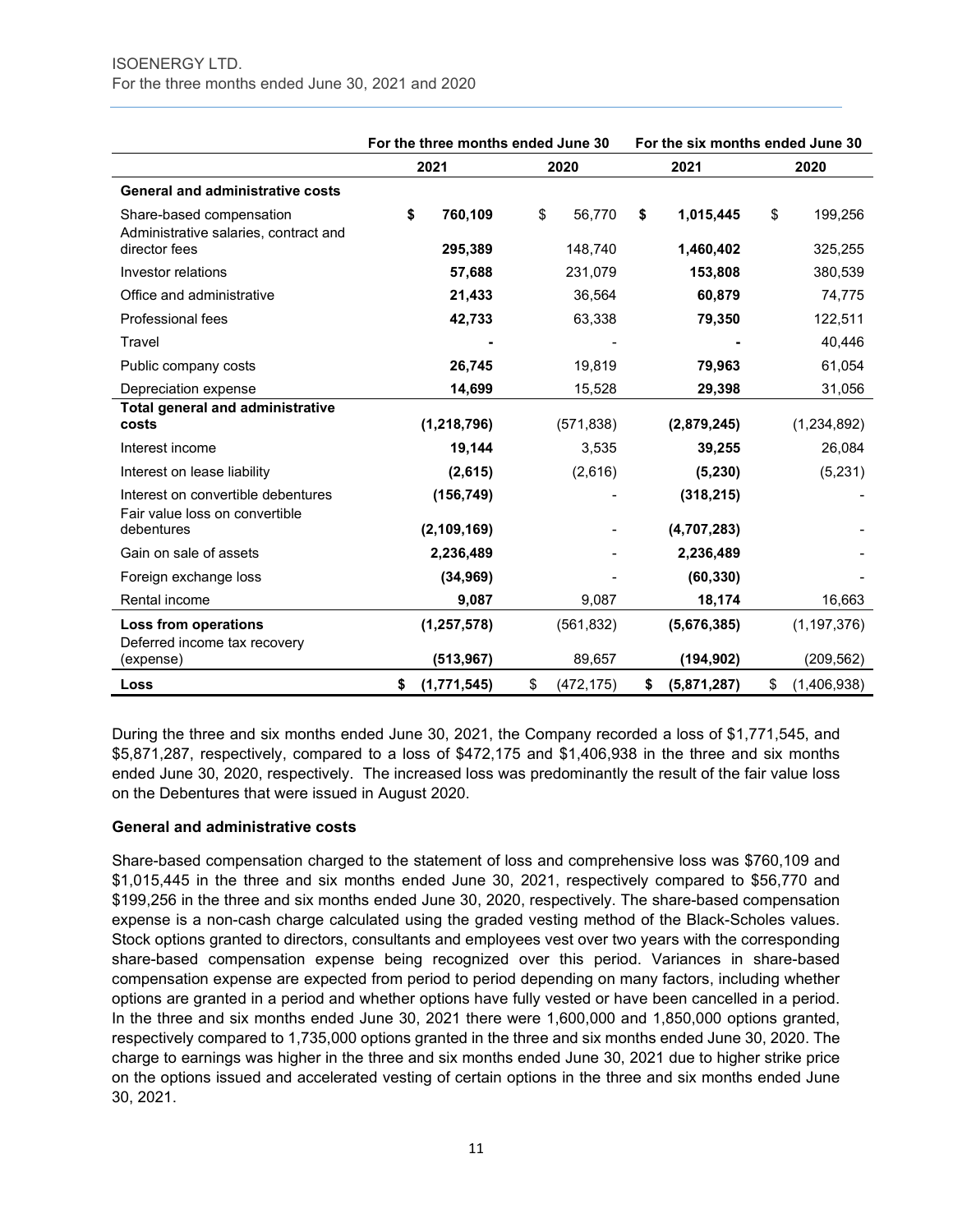Administrative salaries, contracts and directors' fees at \$295,389 and \$1,460,402 for the three and six months ended June 30, 2021, respectively were higher than the three and six months ended June 30, 2020 which were \$148,740 and 325,255, respectively. The increase is due to primarily to the resignation of the former Chief Executive Officer, a change in allocation of salaries from exploration and evaluation to general and administrative costs to reflect the Company's activities and an increase in the number of employees. On February 15, 2021, the former Chief Executive Officer resigned and was paid \$897,254 in accordance with the terms of his employment contract.

Investor relations expenses were \$57,688 and \$153,808 for the three and six months ended June 30, 2021, respectively, compared to \$231,079 and \$380,539 in the three and six months ended June 30, 2020, respectively and related primarily to costs incurred in communicating with existing and potential shareholders and marketing. The costs were lower in the three and six months ended June 30, 2021 due to fewer conferences.

Office and administrative expenses were \$21,433 and \$60,879 for the three and six months ended June 30, 2021 compared to \$36,564 and \$74,775 in the three and six months ended June 30, 2020, respectively and consisted of office operating costs and other general administrative costs. Other general administrative expenses included communication, professional membership dues, donations, bank charges and staff training.

Professional fees were \$42,733 and \$79,350 for the three and six months ended June 30, 2021, respectively, compared to \$63,338 and \$122,511 for the three and six months ended June 30, 2020, respectively. Professional fees consisted of legal fees related to the Company's business development activities, as well as accounting and tax fees related to regulatory filings. Professional fees were lower in the three and six months ended June 30, 2021 as a consultant was hired permanently and is now included in salaries.

Travel expenses were \$nil for the three and six months ended June 30, 2021, compared to \$nil and \$40,446 in the three and six months ended June 30, 2020, respectively. Travel expenses relate to business development and general corporate activities and amounts vary depending on projects and activities being undertaken. Travel has been significantly reduced due to the COVID-19 pandemic.

Public company costs were \$26,745 and \$79,963 for the three and six months ended June 30, 2021, respectively, compared to \$19,819 and \$61,054 in the three and six months ended June 30, 2020, respectively and consisted primarily of costs associated with the Company's continuous disclosure obligations, listing fees, transfer agent costs, press releases and other shareholder communications. Costs were higher in the three and six months ended June 30, 2021 due to increased listing fees due to a higher market capitalization.

Depreciation expense was \$14,699 and \$29,398 in the three and six months ended June 30, 2021, respectively compared to \$15,528 and \$31,056 in the three and six months ended June 30, 2020, respectively and relates primarily to the right-of-use asset, being an office lease.

## **Other items**

The Company recorded interest income of \$19,144 and \$39,255 in the three and six months ended June 30, 2021, respectively compared to \$3,535 and \$26,084 in the three and six months ended June 30, 2020, respectively, which represents interest earned on cash balances. The amounts were higher in the three and six months ended June 30, 2021 due to an increase in cash from financing activities was partially offset by lower interest rates.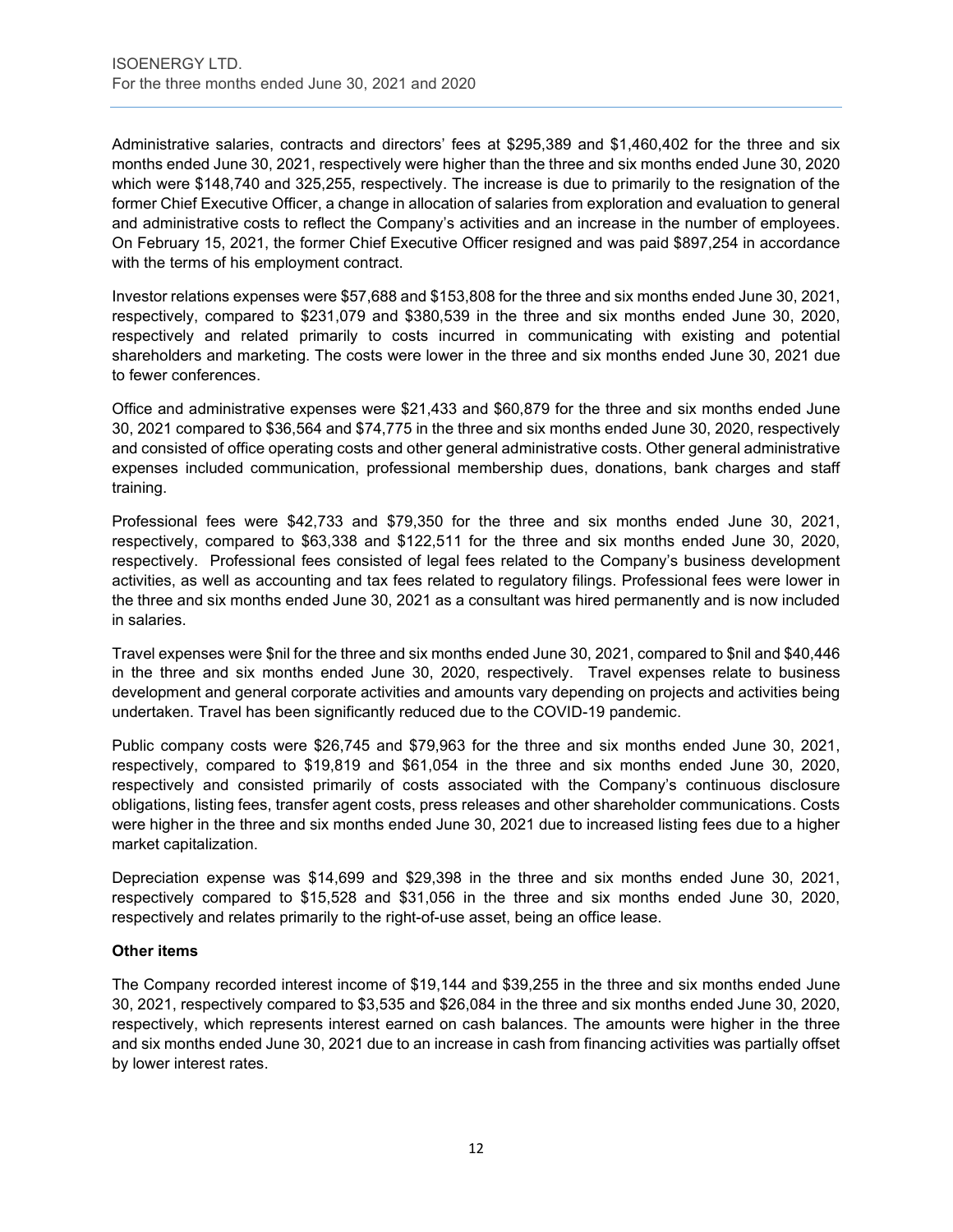Interest expense on lease liability was \$2,615 and \$5,230 for the three and six months ended June 30, 2021, respectively and \$2,616 and \$5,231 in the three and six months ended June 30, 2020, respectively and relates to the lease liability.

Interest expense on Debentures was \$156,749 and \$318,215 in the three and six months ended June 30, 2021, respectively compared to \$nil in both the three and six months ended June 30, 2020, and relates to the interest owing on the Debentures which were issued on August 18, 2020. The Debentures bear interest of 8.5% per annum and is payable on June 30 and December 31.

The fair value of the Debentures on June 30, 2021 was \$18,803,947 compared to \$14,033,992 at December 31, 2020. This resulted in a fair value loss on Debentures of \$2,061,083 and \$4,769,955 in the three and six months ended June 30, 2021, respectively of which \$2,109,169 and \$4,707,283 was included in the statement of loss and \$(48,086) and \$62,672 was included in other comprehensive (income) loss. There was no impact in the three and six months ended June 30, 2020 as the Debentures were issued in August 2020. The Debentures are classified as measured at fair value through profit and loss. In accordance with IFRS 9 – Financial Instruments, the part of a fair value change due to an entity's own credit risk is presented in other comprehensive (income) loss. The value of the Debentures changed in the period due primarily to the increase in the share price from \$1.87 to \$2.90 and other market inputs as set out below. As of June 30, 2021, the time to maturity of the Debentures was 4.1 years. The following assumptions were used to estimate the fair value of the Debentures:

|                                          | June 30.<br>2021 | March 31.<br>2021 | December 31.<br>2020 | August 18,<br>2020 |
|------------------------------------------|------------------|-------------------|----------------------|--------------------|
| Expected stock price volatility          | 50%              | 49%               | 46%                  | 48%                |
| Expected life                            | 4.1 years        | 4.4 years         | 4.6 years            | 5 years            |
| Risk free interest rate                  | 1.32%            | 1.31%             | 0.79%                | 0.76%              |
| Expected dividend yield                  | $0.00\%$         | $0.00\%$          | $0.00\%$             | $0.00\%$           |
| Credit spread                            | 20.72%           | 19.76%            | 21.70%               | 22.80%             |
| Underlying share price of the<br>Company | \$2.90           | \$2.40            | \$1.87               | \$1.24             |
| Conversion price                         | \$0.88           | \$0.88            | \$0.88               | \$0.88             |
| Exchange rate (C\$:US\$)                 | 1.2398           | 1.2562            | 1.2725               | 1.3168             |

The Company recognized a gain on sale of assets of \$2,236,489 related to the sale of Clover, Gemini and Tower uranium properties to 92 Energy in the three months ended June 30, 2021 as discussed in the Corporate Activities 2021 section above. The gain is calculated as follows:

| Shares of 92 Energy received | S | 2,067,111 |
|------------------------------|---|-----------|
| Cash                         |   | 192,200   |
| Proceeds                     |   | 2.259.311 |
| Properties disposed of       |   | (22, 822) |
| Gain on sale of assets       |   | 2,236,489 |

To- date only one half of the cash has been received with the remaining one half due six months following the IPO.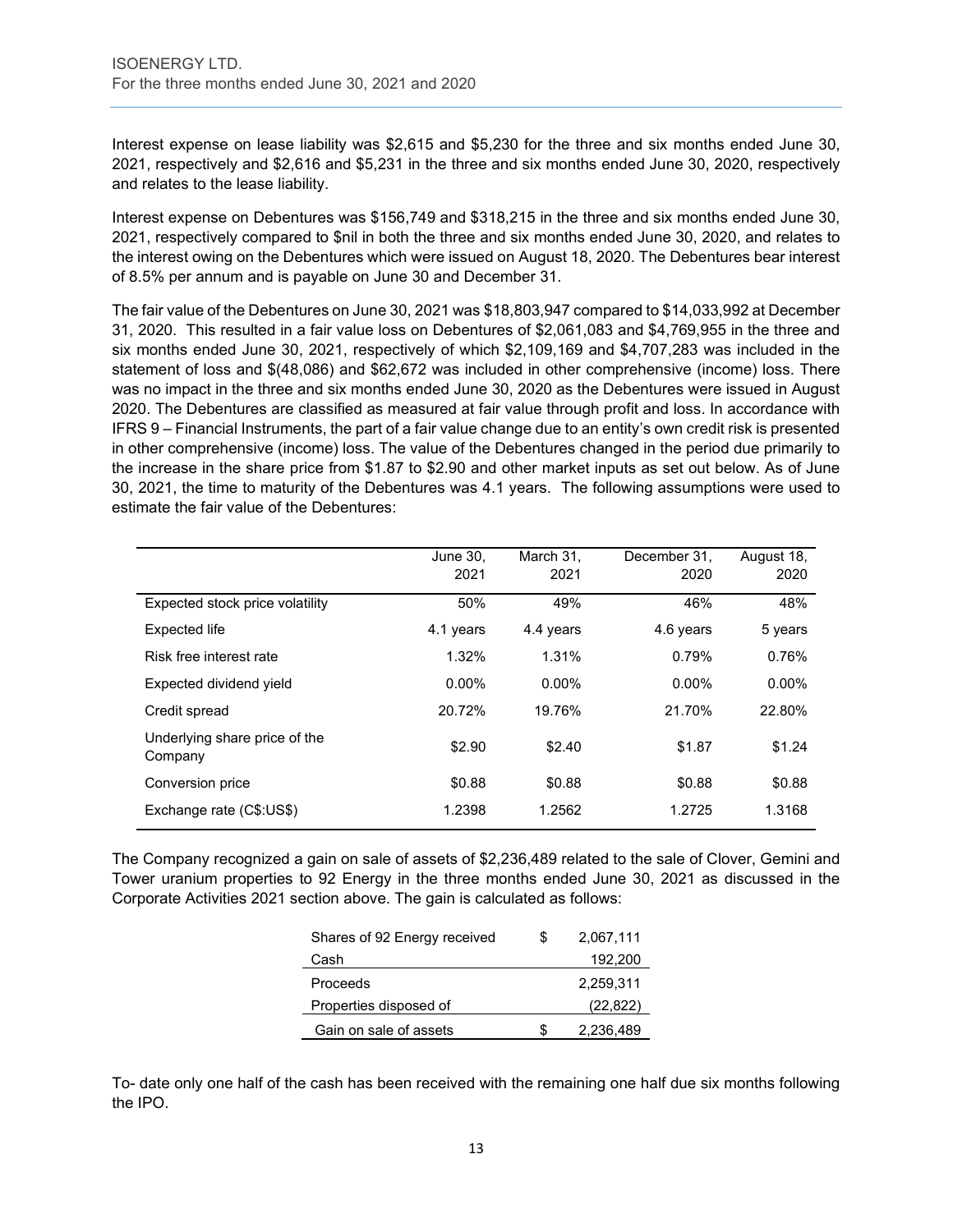The foreign exchange loss was \$34,969 and \$60,330 in of the three and six months ended June 30, 2021, respectively compared to \$nil in both the three and six months ended June 30, 2020, and relates to exchange movements on United States dollars held by the Company. The Company received US dollars on the issue of the Debentures on August 18, 2020. The majority was converted to Canadian dollars but enough was held in US dollars to cover future interest as well as other US dollar payments. The foreign exchange loss was due to the stronger Canadian dollar compared to the US dollar.

IsoEnergy recognized rental income of \$9,087 and \$18,174 in the three and six months ended June 30, 2021, respectively compared to \$9,087 and \$16,663 in the three and six months ended June 30, 2020, respectively. The Company leases a portion of its office space to another company.

The Company raises some of its funds through the issuance of flow-through shares. Based on Canadian tax law, the Company is required to spend this amount on eligible exploration expenditures by December 31 of the year after the shares are issued. The premium received for each flow-through share, which is the price received for the flow-through share in excess of the market price of an ordinary share, is recorded as a flow-through share premium liability. The liability is subsequently reduced when the required exploration expenditures are made, and accordingly, a recovery of flow-through premium is then recorded as a deferred tax benefit. As of June 30, 2021, the Company has a spending obligation of approximately \$3,300,000 related to the 2020 FT Shares, which must be spent prior to December 31, 2022. There was no flow-through premium on the 2020 FT Shares issued in 2020 as they were issued at a price that was below market value on the date of issue.

The Company records a deferred tax recovery or expense which is comprised of a recovery on losses recognized in the period and the release of flow-through share premium liability which is offset by the renunciation of flow-through share expenditures to shareholders. In the three and six months ended June 30, 2021, this resulted in an expense of \$513,967 and \$194,902, respectively compared to a recovery of \$89,657 in the three months ended June 30, 2020 and an expense of \$209,562 in the six months ended June 30, 2020. The difference is due to tax on the gain on disposal of assets as well as higher administrative costs, interest expense and lower renunciation of flow through-share expenses in the six months ended June 30, 2021. In the three and six months ended June 30, 2021 the Company renounced flow-through share expenditures of \$339,877 and \$689,782, which was lower than \$229,725 and \$2,356,013 renounced in the three and six months ended June 30, 2020, respectively due to the deferral of the 2021 winter program due to COVID-19 concerns. The administrative costs were higher in the three and six months ended June 30, 2021 due primarily to a one-time settlement payment made to the former CEO and interest expense related to the Debentures, put in place in August of 2020.

|                                                                    | For the three months ended<br>June 30 |            |   | For the six months ended<br>June 30 |  |                          |                |
|--------------------------------------------------------------------|---------------------------------------|------------|---|-------------------------------------|--|--------------------------|----------------|
|                                                                    |                                       | 2021       |   | 2020                                |  | 2021                     | 2020           |
| Deferred income taxes related to operations                        | S                                     | (431, 307) | S | 136.367                             |  | (8,661)                  | 269.493<br>\$. |
| Flow-through renunciation<br>Release of flow-through share premium |                                       | (82,660)   |   | (62,026)                            |  | (186, 241)               | (636, 124)     |
| liability                                                          |                                       |            |   | 15.316                              |  | $\overline{\phantom{0}}$ | 157,069        |
| Deferred income tax recovery (expense)                             |                                       | (513, 967) | S | 89.657                              |  | (194, 902)               | (209,562)      |

The tax recovery (expense) is comprised of the following: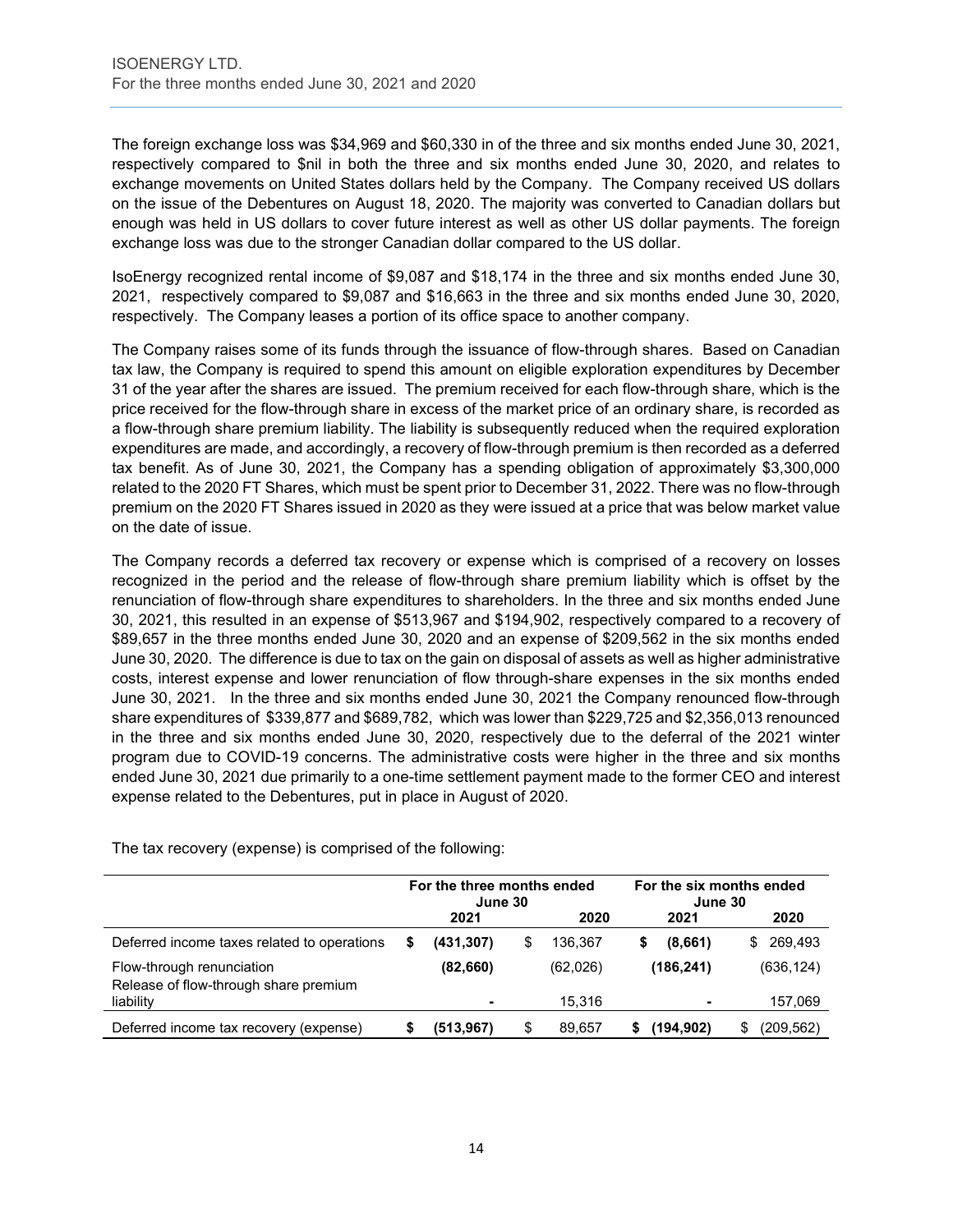## **Financial Position**

The following financial data is derived from the Interim and Annual Financial Statements and should be read in conjunction with IsoEnergy's Annual Financial Statements.

|                                   | June 30, 2021 | <b>December 31, 2020</b> | December 31, 2019 |
|-----------------------------------|---------------|--------------------------|-------------------|
| Exploration and evaluation assets | \$54,961,976  | \$53,731,796             | \$47,966,888      |
| Total assets                      | \$72,445,505  | \$68,223,460             | \$55,004,153      |
| Total current liabilities         | 164.186<br>S  | 305.395<br>S.            | 649,602<br>S      |
| Total non-current liabilities     | \$19,893,334  | \$14,830,474             | 867,552<br>S      |
| Working capital (1)               | \$17,122,824  | \$13,994,556             | 6,373,779<br>\$   |
| Cash dividends declared per share | Nil           | Nil                      | Nil               |

(1) Working capital is defined as current assets less accounts payable and accrued liabilities and the current portion of the lease liability.

In the six months ended June 30, 2021 the Company capitalized \$1,253,002 of exploration and evaluation costs, which includes acquisition costs of \$27,139. During the year ended December 31, 2020, the Company capitalized \$5,764,908 of exploration and evaluation costs, which includes acquisition costs of \$142,363 compared to \$4,493,646 in the year ended December 31, 2019, which includes \$4,493,923 of exploration costs, \$14,077 of acquisition costs and \$14,354 of impairment charges. See "Discussion of Operations" above.

## **SUMMARY OF QUARTERLY RESULTS**

The following information is derived from the Company's Interim and Annual financial statements prepared in accordance with IFRS for the annual and IFRS applicable to interim financial reporting including IAS 34 for the interim periods. The information below should be read in conjunction with the Company's Interim and Annual financial statements for each of the past seven quarters.

Consistent with the preparation and presentation of the Annual Financial Statements, these unaudited quarterly results are presented in Canadian dollars.

|                                                      | <b>June 30.</b><br>2021 | Mar. 31.<br>2021 | Dec. 31.<br>2020 | Sept.<br>30.2020 | <b>June 30.</b><br>2020 | Mar. 31.<br>2020 | Dec. 31.<br>2019 | Sept. 30,<br>2019 |
|------------------------------------------------------|-------------------------|------------------|------------------|------------------|-------------------------|------------------|------------------|-------------------|
| Revenue                                              | Nil                     | Nil              | Nil              | Nil              | Nil                     | Nil              | Nil              | Nil               |
| Net Income (loss)<br>Net income (loss) per<br>share: | (\$1,771,545)           | (\$4,099,742)    | (\$8,487,768)    | \$351.334        | $($ \$472.175)          | $($ \$934,763)   | (\$539,873)      | $($ \$619,010)    |
| <b>Basic</b>                                         | (\$0.02)                | (0.04)           | (\$0.03)         | Nil              | (\$0.01)                | (\$0.01)         | (S0.01)          | (\$0.01)          |
| <b>Diluted</b>                                       | (\$0.02)                | (\$0.04)         | (\$0.03)         | (\$0.01)         | (\$0.01)                | (\$0.01)         | (\$0.01)         | (\$0.01)          |

IsoEnergy does not derive any revenue from its operations. Its primary focus is the acquisition, exploration and evaluation of mineral properties. As a result, the loss per period has fluctuated depending on the Company's activity level and periodic variances in certain items. Quarterly periods are therefore not comparable. In the third quarter of 2020, the Company issued the Debentures which are accounted for as measured at fair value through profit and loss which has resulted in losses from the revaluation of the Debentures in the last three quarters.

#### **LIQUIDITY AND CAPITAL RESOURCES**

IsoEnergy has no revenue-producing operations, earns only minimal interest income on cash, and is expected to have recurring operating losses. As at June 30, 2021, the Company had an accumulated deficit of \$24,437,547.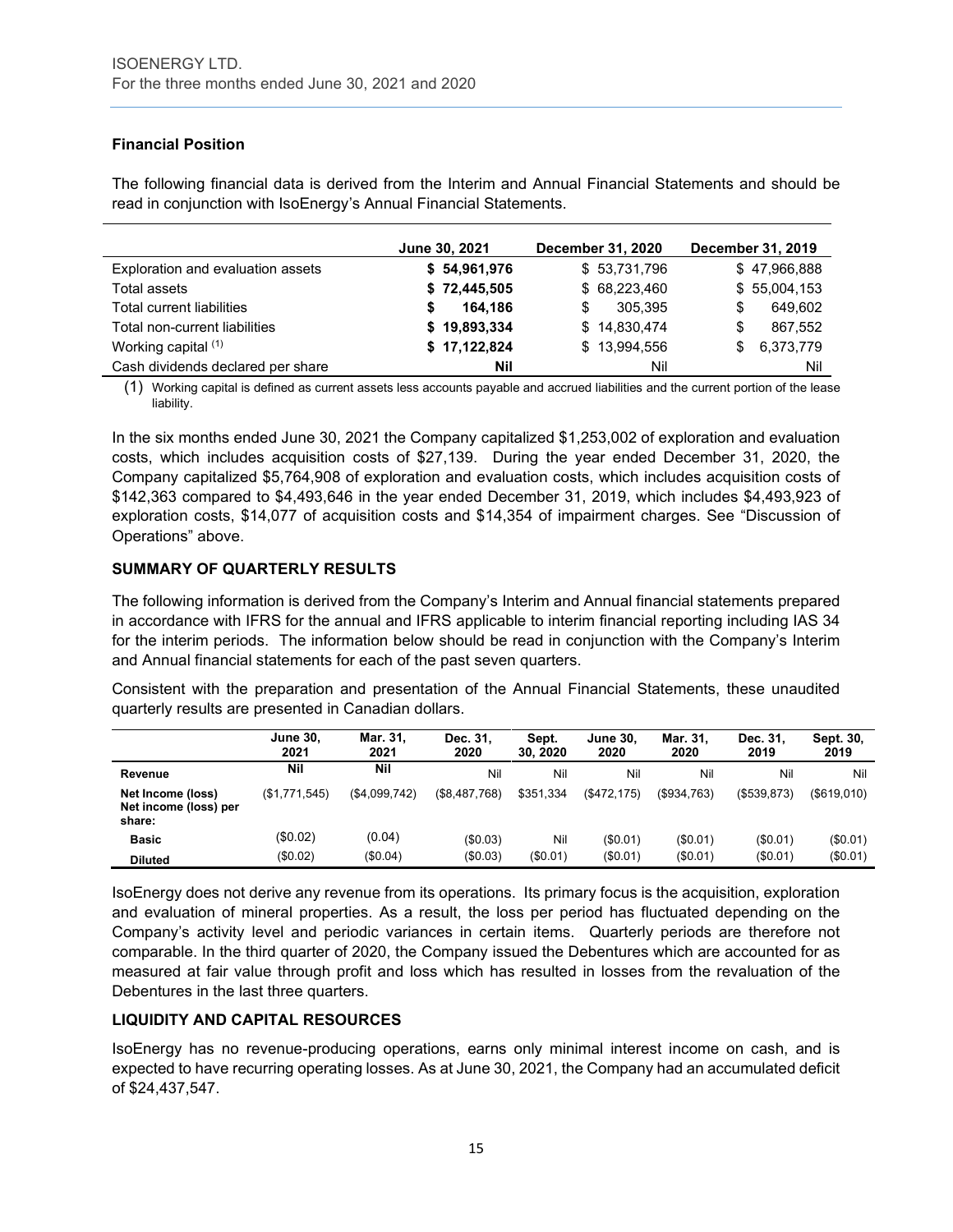As at the date of this MD&A, the Company has approximately \$13.8 million in cash and \$16.2 million in working capital.

On August 18, 2020, the Company issued the Debentures raising gross proceeds of US\$6 million. The funds raised positions the Company to continue its planned exploration and development activities at the Larocque East Project and planned pre-development activities, while maintaining current corporate capacity, which includes wages, consulting fees, professional fees, costs associated with the Company's office in Vancouver and fees and expenditures required to maintain all of its tenements.

The ability of the Company to continue as a going concern is dependent on its ability to obtain financing and achieve future profitable operations.

Management will determine whether to accept any offer to finance weighing such things as the financing terms, the results of exploration, the Company's share price at the time and current market conditions, among others. Circumstances that could impair the Company's ability to raise additional funds include general economic conditions, the price of uranium and the other factors set forth under "Risk Factors" below and above under "Industry and Economic Factors that May Affect the Business". A failure to obtain financing as and when required could require the Company to further reduce its exploration and corporate activity levels.

In June 2020, the Government of Saskatchewan announced amendments to *The Mineral Tenure Registry Regulations* that grant relief to the mining sector in response to impacts from the COVID-19 pandemic, which includes waiving expenditure requirements for the current term and subsequent 12 months for mineral claims and leases that were active on March 18, 2020, State of Emergency declaration date. The Company's properties are in good standing with the applicable governmental authority until between August, 2021 and August, 2042 and the Company does not have any contractually imposed expenditure requirements.

The Company has not paid any dividends and management does not expect that this will change in the near future.

Working capital is held almost entirely in cash, significantly reducing any liquidity risk of financial instruments held by IsoEnergy. In the second quarter of 2021, the Company also had marketable securities valued at \$3,000,645 at June 30, 2021.

#### **OFF-BALANCE SHEET ARRANGEMENTS**

The Company had no off-balance sheet arrangements as at June 30, 2021 or as at the date hereof.

## **TRANSACTIONS WITH RELATED PARTIES**

Except as noted below, the only transactions between the Company and related parties are transactions between the Company and its key management personnel. Key management personnel include those persons having authority and responsibility for planning, directing and controlling the activities of the Company as a whole. The Company has determined that key management personnel consist of executive and non-executive members of the Company's Board of Directors and corporate officers.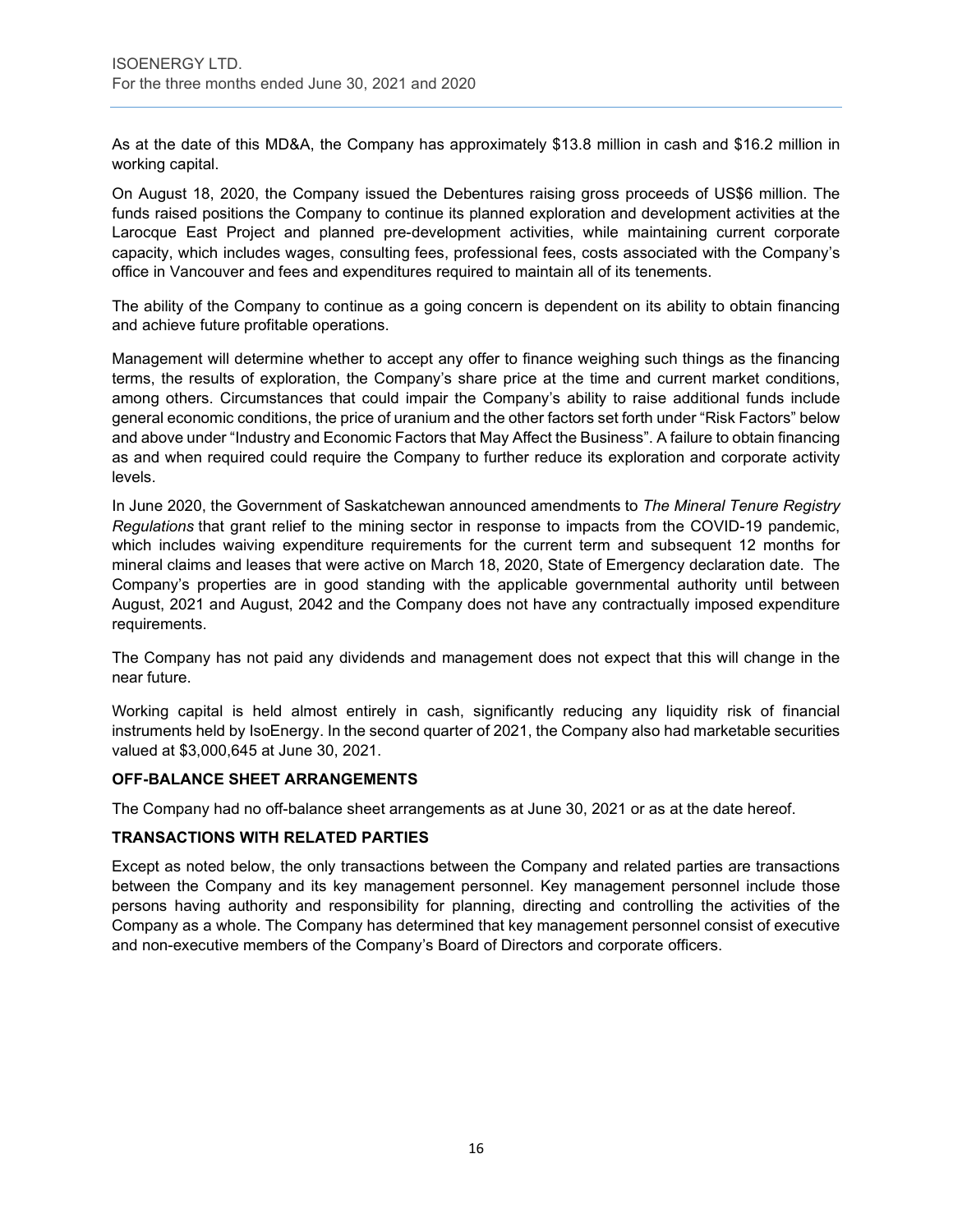Remuneration attributed to key management personnel is summarized as follows:

| Six months ended June 30, 2021                              | <b>Short term</b><br>compensation | Share-based<br>compensation | Total       |
|-------------------------------------------------------------|-----------------------------------|-----------------------------|-------------|
| Expensed in the statement of loss and<br>comprehensive loss | 320,564                           | \$931,834                   | \$1,252,398 |
| Capitalized to exploration and evaluation assets            | 100.869                           | 151.337                     | 252,206     |
|                                                             | 421.433                           | 1.083.171                   | \$1.504.604 |

| Six months ended June 30, 2020                              | <b>Short term</b><br>compensation | Share-based<br>compensation | Total         |
|-------------------------------------------------------------|-----------------------------------|-----------------------------|---------------|
| Expensed in the statement of loss and<br>comprehensive loss | \$271,795                         | 150.402<br>\$.              | 422.197<br>S. |
| Capitalized to exploration and evaluation assets            | 205.878                           | 45.929                      | 251,807       |
|                                                             | \$477.673                         | 196.331                     | 674.004       |

As of June 30, 2021, \$12,500 (December 31, 2020 – \$47,000) was included in accounts payable and accrued liabilities owing to directors and officers for compensation.

On August 10, 2020, NexGen acquired 4,411,764 common shares of the Company. NexGen also holds 3,685,929 warrants with an exercise price of \$0.60 that expire on December 6, 2021. In April 2021, NexGen received 1,536,760 common shares on the exercise of 1,536,760 warrants with an exercise price of \$0.60 that were set to expire on April 19, 2021.

Up until June 30, 2020, the Company charged office lease and administrative expenditures to CUI, a company with common directors at that time. During the six months ended June 30, 2020, office lease and administrative expenditures charged to CUI amounted to \$26,533.

On February 15, 2021, the former Chief Executive Officer resigned and was paid \$897,254 in accordance with the terms of his employment contract. This is excluded from the table above for the six months ended June 30, 2021.

#### **SIGNIFICANT ACCOUNTING POLICIES**

The accounting policies followed by the Company are set out in Note 4 to the annual financial statements for the year ended December 31, 2020 and have been consistently followed in preparation of these condensed interim financial statements, except as noted below.

IFRS 9 – Financial Instruments establishes three primary measurement categories for financial assets: amortised cost, fair value through other comprehensive income ("**FVOCI**") and fair value through profit or loss ("**FVPL**"). The Company determines the classification of the financial assets at initial recognition. The basis of classification depends on the Company's business model for managing its financial instruments and the contractual cash flow characteristics of the instrument. A financial asset that is a debt instrument is measured at amortised cost if it meets both of the following conditions and is not designated at FVPL:

- It is held within a business model whose objective is to hold assets to collect contractual cash flows; and
- Its contractual terms give rise on specified dates to cash flows that are solely payments of principal and interest on the principal amount outstanding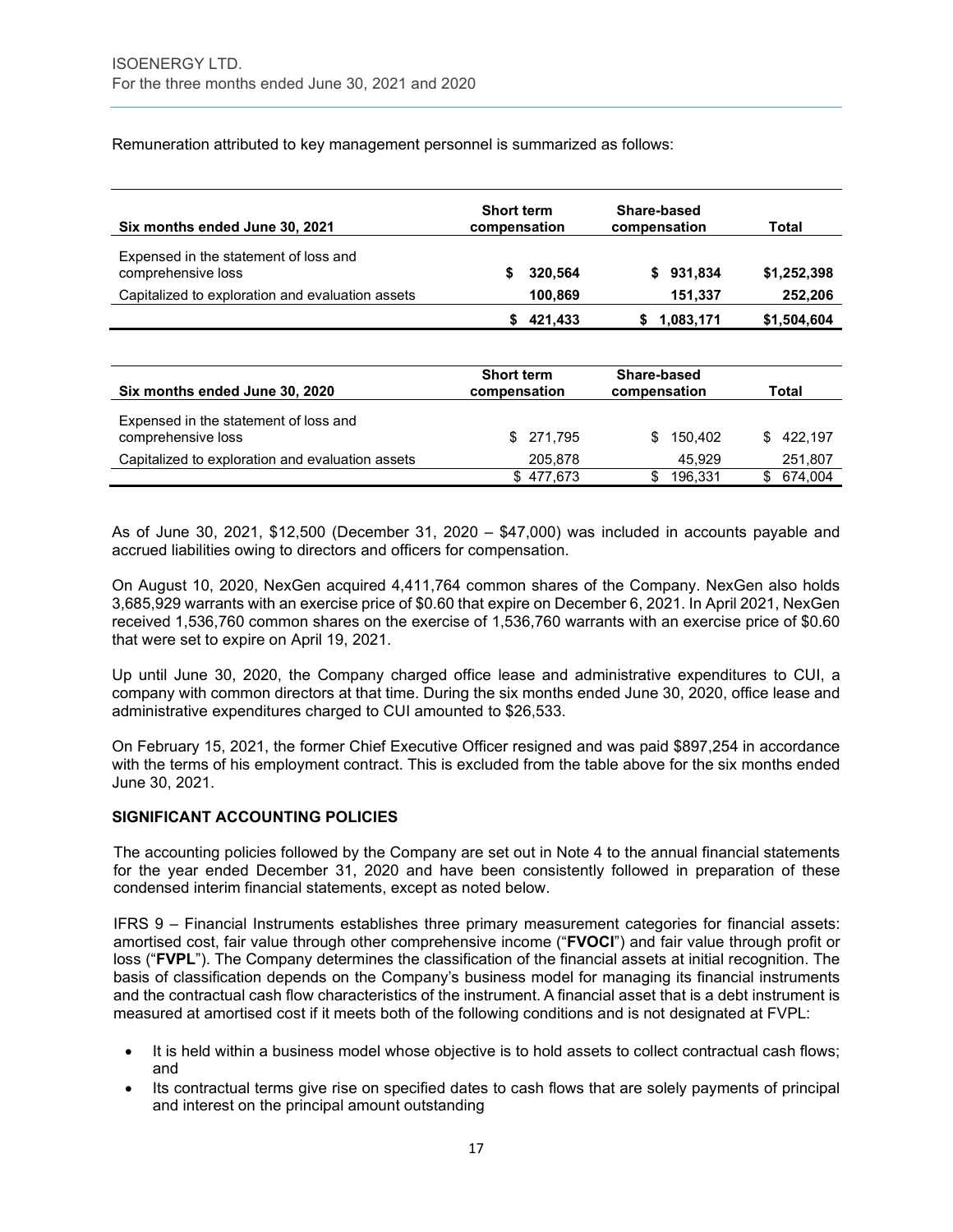Investments in equity instruments are required to be measured by default at FVPL. However, on the day of acquisition, the Company can make an irrevocable election (on an instrument-by-instrument basis) to designate them as FVOCI. The Company has elected to designate the investment in 92 Energy shares as FVOCI.

## **OUTSTANDING SHARE DATA**

The authorized capital of IsoEnergy consists of an unlimited number of common shares. As of July 29, 2021, there were 98,855,402 common shares outstanding, 8,475,000 stock options outstanding and 4,031,959 warrants, each stock option and warrant entitling the holder to purchase one common share of IsoEnergy at the prices set forth below. In addition, there is the Debenture of US\$6 million which is convertible to IsoEnergy shares at \$0.88 per share.

| Number of<br>options | <b>Exercise</b><br>price per<br>option | Number of<br>options<br>exercisable | <b>Exercise</b><br>price per<br>option | Vesting | Weighted<br>average<br>remaining<br>contractual<br>life (years) |
|----------------------|----------------------------------------|-------------------------------------|----------------------------------------|---------|-----------------------------------------------------------------|
| 2,800,000            | \$1.00                                 | 2.800.000                           | \$1.00                                 |         | 0.4                                                             |
| 240.000              | \$0.57                                 | 240.000                             | \$0.57                                 |         | 1.1                                                             |
| 690,000              | \$0.36                                 | 690,000                             | \$0.36                                 |         | 1.6                                                             |
| 1.020.000            | \$0.42                                 | 1.020.000                           | \$0.42                                 |         | 2.1                                                             |
| 1.300.000            | \$0.39                                 | 945.833                             | \$0.39                                 | (i)     | 3.0                                                             |
| 575.000              | \$1.19                                 | 258.333                             | \$1.19                                 | (i)     | 3.5                                                             |
| 250,000              | \$2.44                                 | 83,333                              | \$2.44                                 | (i)     | 4.6                                                             |
| 1.600.000            | \$2.81                                 | 533.333                             | \$2.81                                 | (i)     | 4.9                                                             |
| 8,475,000            | \$1.17                                 | 6.570.832                           | \$0.91                                 |         | 2.3                                                             |

Stock options outstanding at July 29, 2021 together and exercise price thereof are set forth below:

(i) Vest 1/3 on grant and 1/3 one third each year thereafter

Warrants outstanding at July 29, 2021 together with the exercise price thereof are set forth below:

| Number of warrants | Exercise price per<br>share | Expiry Date       |
|--------------------|-----------------------------|-------------------|
| 4,023,429          | \$0.60                      | December 6, 2021  |
| 3.114              | \$0.45                      | December 3, 2021  |
| 5,416              | \$1.48                      | December 22, 2022 |
| 4,031,959          | 0.60                        |                   |

The preparation of the financial statements requires management to make judgments, estimates and assumptions that affect the reported amounts of assets, liabilities, and contingent liabilities at the date of the financial statements and the reported amounts of revenues and expenses during the reporting period. Estimates and assumptions are continuously evaluated and are based on management's experience and other factors, including expectations of future events that are believed to be reasonable in the circumstances. Uncertainty about these judgments, estimates and assumptions could result in outcomes that require a material adjustment to the carrying amount of the asset or liability affected in future periods.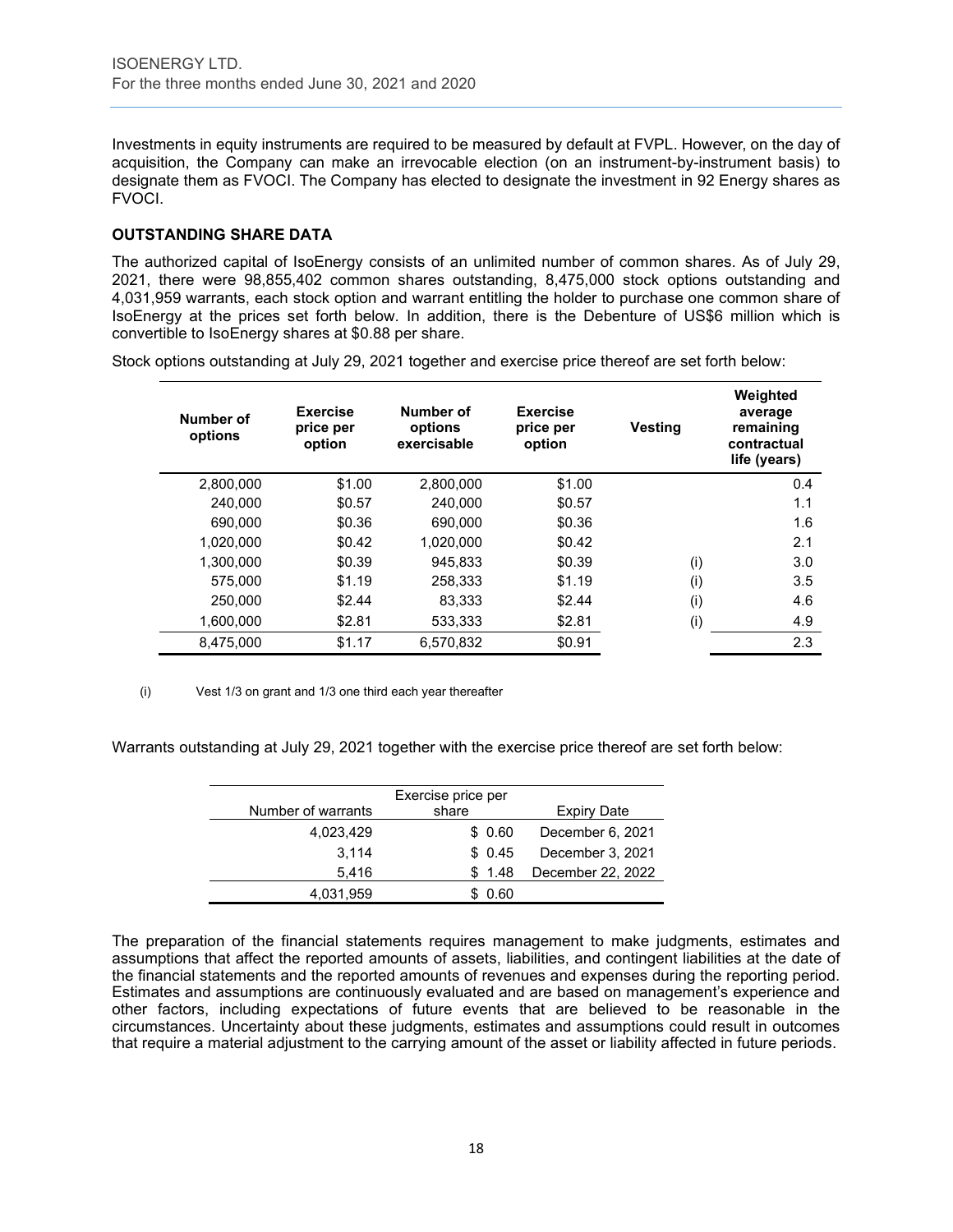## **CAPITAL MANAGEMENT**

The Company manages its capital structure and adjusts it, based on the funds available to the Company, in order to support the acquisition, exploration and evaluation of assets. The Board does not impose quantitative return on capital criteria for management, but rather relies on the expertise of the Company's management to sustain the future development of the business.

In the management of capital, the Company considers all types of equity and is dependent on third party financing, whether through debt, equity, or other means. The properties in which the Company currently has an interest are in the exploration stage. As such the Company, has historically relied on the equity markets to fund its activities. The Company will continue to assess new properties and seek to acquire an interest in additional properties if it determines that there is sufficient geologic or economic potential and if it has adequate financial resources to do so.

Although the Company has been successful in raising funds to date, there is no assurance that the Company will be successful in obtaining required financing in the future or that such financing will be available on terms acceptable to the Company.

Management reviews its capital management approach on an ongoing basis and believes that this approach, given the relative size of the Company, is reasonable. The Company is not subject to externally imposed capital requirements. There were no changes in the Company's approach to capital management during the period.

#### **FINANCIAL INSTRUMENTS**

The Company's financial instruments consist of cash, amounts receivable, accounts payable and accrued liabilities and convertible debentures.

The fair values of the Company's financial instruments approximate their carrying value, due to their shortterm maturities or liquidity. The Company's cash and amounts receivable are initially recorded at fair value and subsequently at amortized cost with accrued interest recorded in accounts receivable.

#### **Fair Value Measurement**

The Company classifies the fair value of financial instruments according to the following hierarchy based on the amount of observable inputs used to value the instrument:

- Level 1 quoted prices in active markets for identical assets or liabilities.
- Level 2 inputs other than quoted prices included in Level 1 that are observable for the asset or liability, either directly (i.e. as prices) or indirectly (i.e. derived from prices).
- Level 3 inputs for the asset or liability that are not based on observable market data.

The fair values of the Company's cash and cash equivalents amounts receivable and accounts payable and accrued liabilities approximate their carrying value, due to their short-term maturities or liquidity.

The Debentures are re-measured at fair value at each reporting date with any change in fair value recognized in profit or loss, except the change in fair value that is attributable to change in credit risk is presented in other comprehensive income (loss). The Debentures are classified as Level 2.

The marketable securities are re-measured at fair value at each reporting date with any change in fair value recognized in other comprehensive income. The marketable securities are Level 1.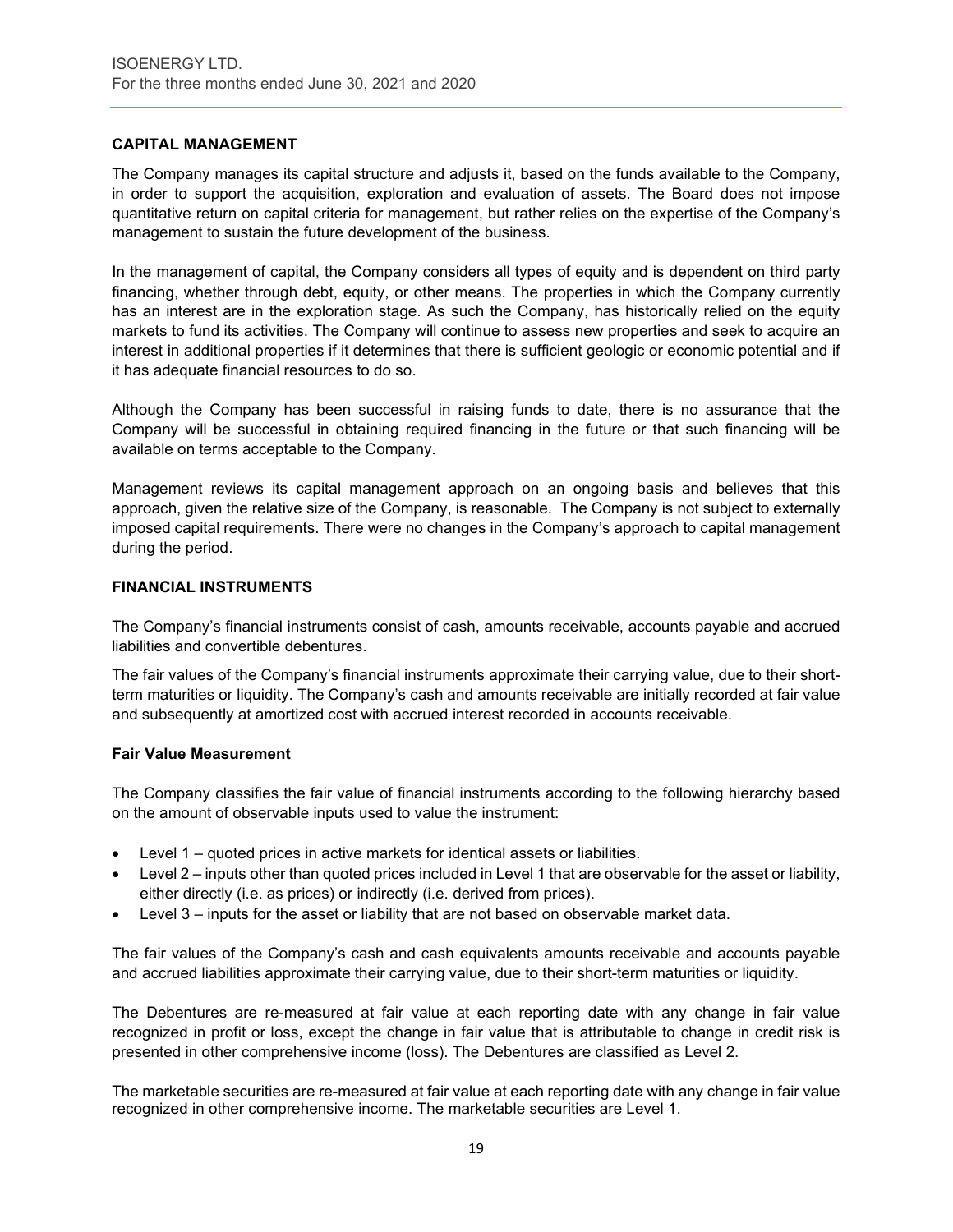## **Financial instrument risk exposure**

As at June 30, 2021, the Company's financial instrument risk exposure and impact thereof on the Company's financial instruments is summarized below:

#### (a) **Credit Risk**

Credit risk is the risk that one party to a financial instrument will fail to discharge an obligation and cause the other party to incur a financial loss. As at June 30, 2021, the Company has cash on deposit with a large Canadian bank. Credit risk is concentrated as a significant amount of the Company's cash and cash equivalents is held at one financial institution. Management believes the risk of loss to be remote. The Company's amounts receivable consists of input tax credits receivable from the Government of Canada and interest accrued on cash equivalents. Accordingly, the Company does not believe it is subject to significant credit risk.

#### (b) **Liquidity Risk**

Liquidity risk is the risk that an entity will encounter difficulty in raising funds to meet its obligations under financial instruments. The Company manages liquidity risk by maintaining sufficient cash balances. Liquidity requirements are managed based on expected cash flows to ensure that there is sufficient capital to meet short-term obligations. As at June 30, 2021, the Company had a working capital balance of \$17,122,824 including cash of \$14,044,616.

## (c) **Market Risk**

Market risk is the risk of loss that may arise from changes in market factors such as interest rates, foreign exchange rates and commodity and equity prices.

#### (i) **Interest Rate Risk**

Interest rate risk is the risk that the future cash flows from a financial instrument will fluctuate due to changes in market interest rates. The Company holds its cash in bank accounts that earn variable interest rates. Due to the short-term nature of these financial instruments, fluctuations in market rates do not have a significant impact on the estimated fair value of the Company's cash and cash equivalent balances as of June 30, 2021. The Debentures, in an aggregate principal amount of US\$6 million, carry a fixed interest rate of 8.5% and hence, are not subject to interest rate fluctuations.

#### (ii) **Foreign Currency Risk**

The functional currency of the Company is the Canadian dollar. The Company is affected by currency transaction risk and currency translation risk. Consequently, fluctuations of the Canadian dollar in relation to other currencies impact the fair value of financial assets, liabilities and operating results. Financial assets and liabilities subject to currency translation risk primarily include US dollar denominated cash and US dollar accounts payable and accrued liabilities and Debentures. The Company maintains Canadian and US dollar bank accounts in Canada.

The Company is exposed to foreign exchange risk on its US dollar denominated Debentures. At maturity the US\$6 million principal amount of the Debentures is due in full, and prior to then at a premium upon the occurrence of certain events, including a change of control. The Company holds sufficient US dollars to make all cash interest payments due under the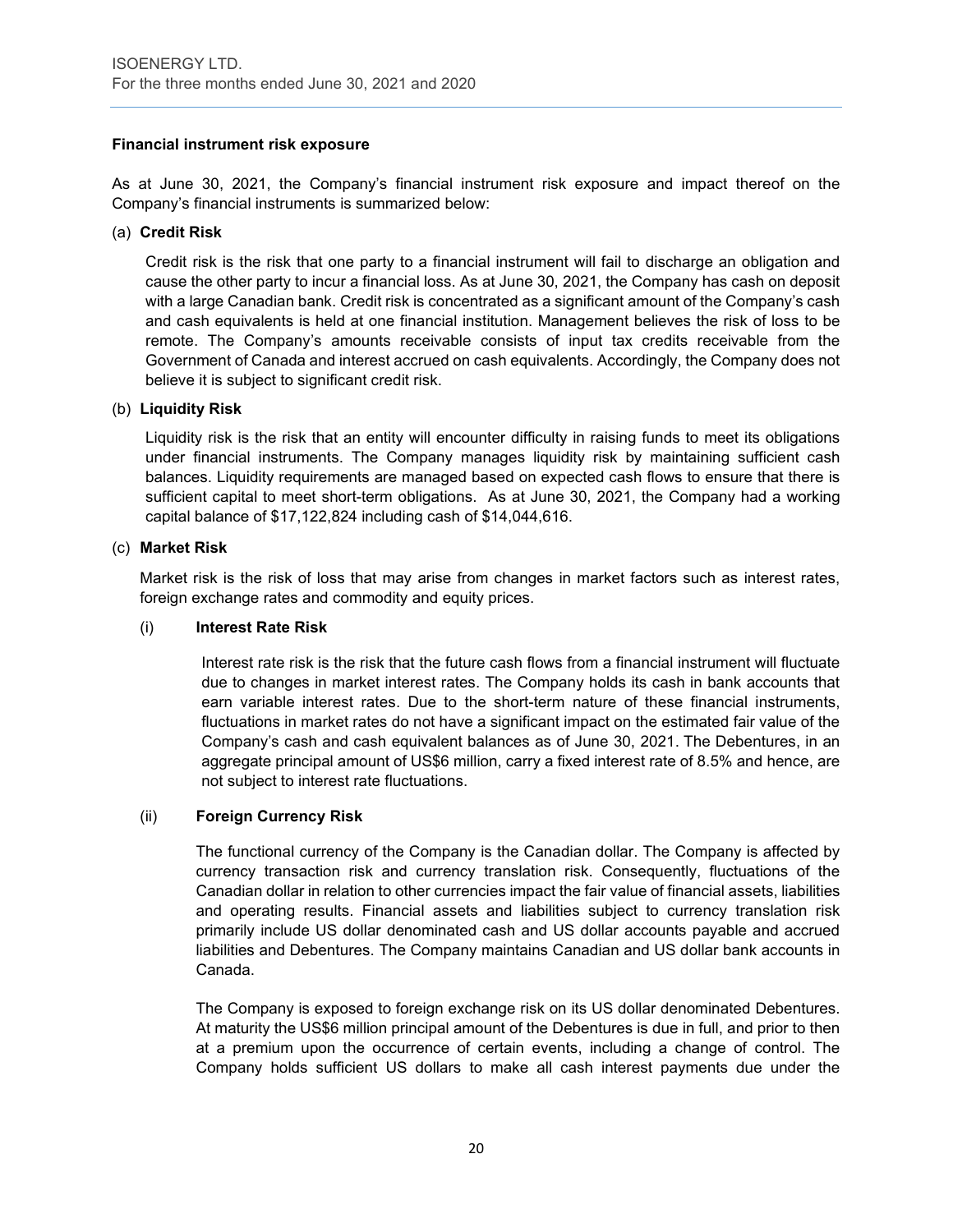Debentures until maturity but not to pay the principal amount. Accordingly, the Company is subject to risks associated with fluctuations in the Canadian/US dollar exchange rate that may make the Debentures more costly to repay.

## (iii) **Price Risk**

The Company is exposed to price risk with respect to commodity and equity prices. Equity price risk is defined as the potential adverse impact of movements in individual equity prices or general movements in the level of the stock market on the Company's financial performance. Commodity price risk is defined as the potential adverse impact of commodity price movements and volatilities on financial performance and economic value. Future declines in commodity prices may impact the valuation of long-lived assets. The Company closely monitors the commodity prices of uranium, individual equity movements, and the stock market.

## **RISK FACTORS**

The operations of the Company are speculative due to the high-risk nature of its business which is the exploration of mineral properties. For a comprehensive list of the risks and uncertainties facing the Company, please see "Risk Factors" in the Company's MD&A for the year ended December 31, 2020 and the "Industry and Economic Factors that May Affect the Business" included above the Overall Performance section of this MD&A. These are not the only risks and uncertainties that IsoEnergy faces. Additional risks and uncertainties not presently known to the Company or that the Company currently considers immaterial may also impair its business operations. These risk factors could materially affect the Company's future operating results and could cause actual events to differ materially from those described in forward-looking statements relating to the Company.

#### **COVID-19**

Since March 2020, several measures have been implemented in Canada and the rest of the world in response to the increased impact from COVID-19. The Company continues to operate our business at this time. While the impact of COVID-19 is expected to be temporary and the impact on the Company in 2021 was minimal, the current circumstances are dynamic and the impacts of COVID-19 on our business operations cannot be reasonably estimated at this time and we anticipate this could have an adverse impact on our business, results of operations, financial position and cash flows in 2021.

#### **SEGMENT INFORMATION**

The Company operates in one reportable segment, being the acquisition, exploration and development of uranium properties. All of the Company's non-current assets are located in Canada.

## **ADDITIONAL DISCLOSURE FOR VENTURE ISSUERS WITHOUT SIGNIFICANT REVENUE**

Additional disclosure concerning IsoEnergy 's general and administrative expenses and exploration and evaluation expenses and assets is set forth above under "*Results of Operations*" and in the Company's statement of loss and comprehensive loss contained in its Interim Financial Statements for the three and six months ended June 30, 2021 and 2020, which is available on IsoEnergy 's website or on its profile at [www.sedar.com.](http://www.sedar.com/)